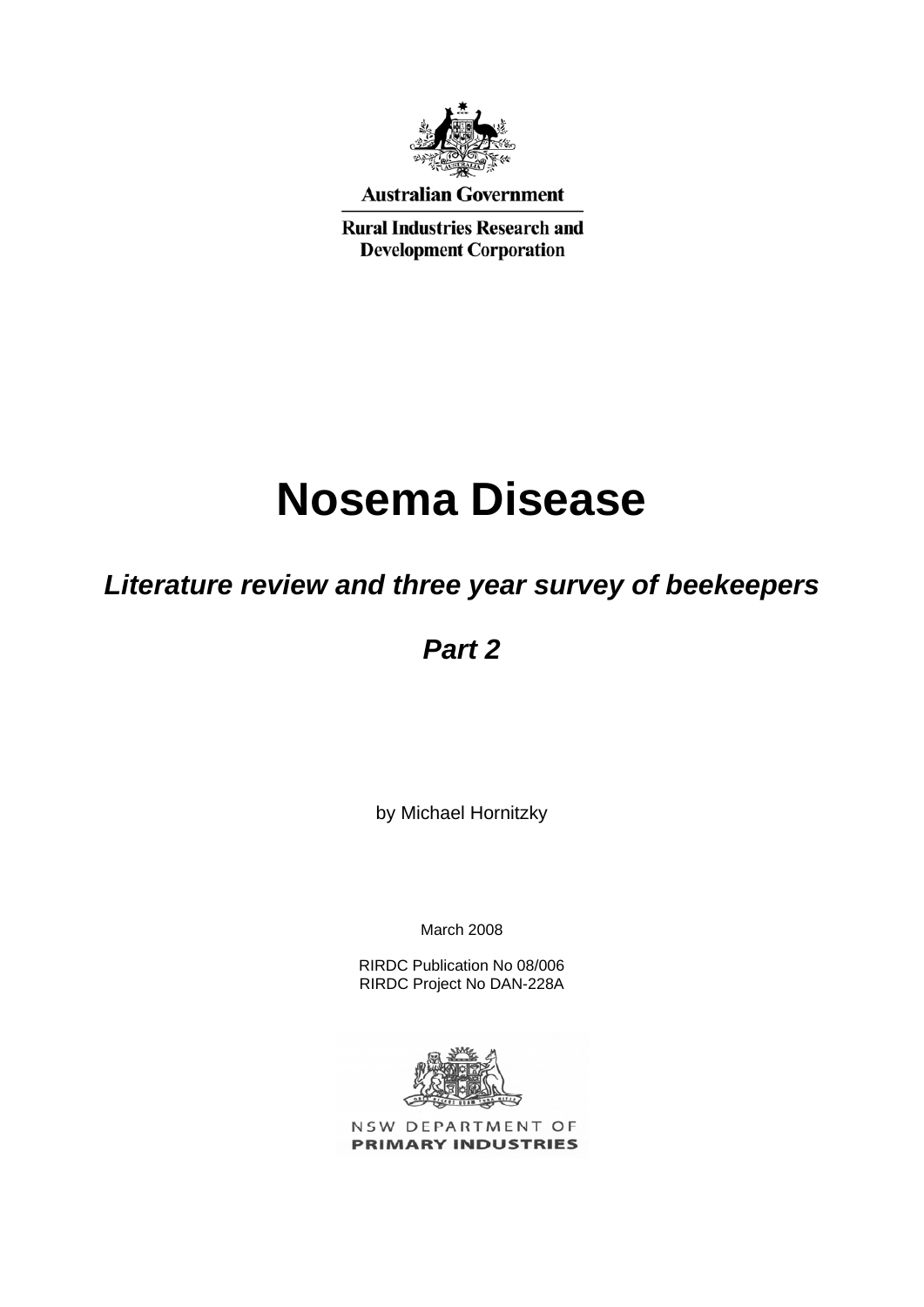© 2008 Rural Industries Research and Development Corporation. All rights reserved.

ISBN 1 74151 595 5 ISSN 1440-6845

#### **Nosema Disease:** *Literature review and three year survey of beekeepers - Part 2*

*Publication No. 08/006 Project No. DAN-228A*

The information contained in this publication is intended for general use to assist public knowledge and discussion and to help improve the development of sustainable regions. You must not rely on any information contained in this publication without taking specialist advice relevant to your particular circumstances.

While reasonable care has been taken in preparing this publication to ensure that information is true and correct, the Commonwealth of Australia gives no assurance as to the accuracy of any information in this publication.

The Commonwealth of Australia, the Rural Industries Research and Development Corporation (RIRDC), the authors or contributors expressly disclaim, to the maximum extent permitted by law, all responsibility and liability to any person, arising directly or indirectly from any act or omission, or for any consequences of any such act or omission, made in reliance on the contents of this publication, whether or not caused by any negligence on the part of the Commonwealth of Australia, RIRDC, the authors or contributors.

The Commonwealth of Australia does not necessarily endorse the views in this publication.

This publication is copyright. Apart from any use as permitted under the *Copyright Act 1968*, all other rights are reserved. However, wide dissemination is encouraged. Requests and inquiries concerning reproduction and rights should be addressed to the RIRDC Publications Manager on phone 02 6271 4165.

#### **Researcher Contact Details**

Michael Hornitzky NSW Agriculture Elizabeth Macarthur Agricultural Institute Woodbridge Rd MENANGLE NSW 2568

Phone: 02 4640 6311 Fax: 02 4640 6400 Email: michael.hornitzky@agric.nsw.gov.au

In submitting this report, the researcher has agreed to RIRDC publishing this material in its edited form.

#### **RIRDC Contact Details**

Rural Industries Research and Development Corporation Level 2, Pharmacy Guild House 15 National Circuit BARTON ACT 2600 PO Box 4776 KINGSTON ACT 2604

Phone: 02 6271 4100 Fax: 02 6271 4199 Email: rirdc@rirdc.gov.au. Website: http://www.rirdc.gov.au

Published in March 2008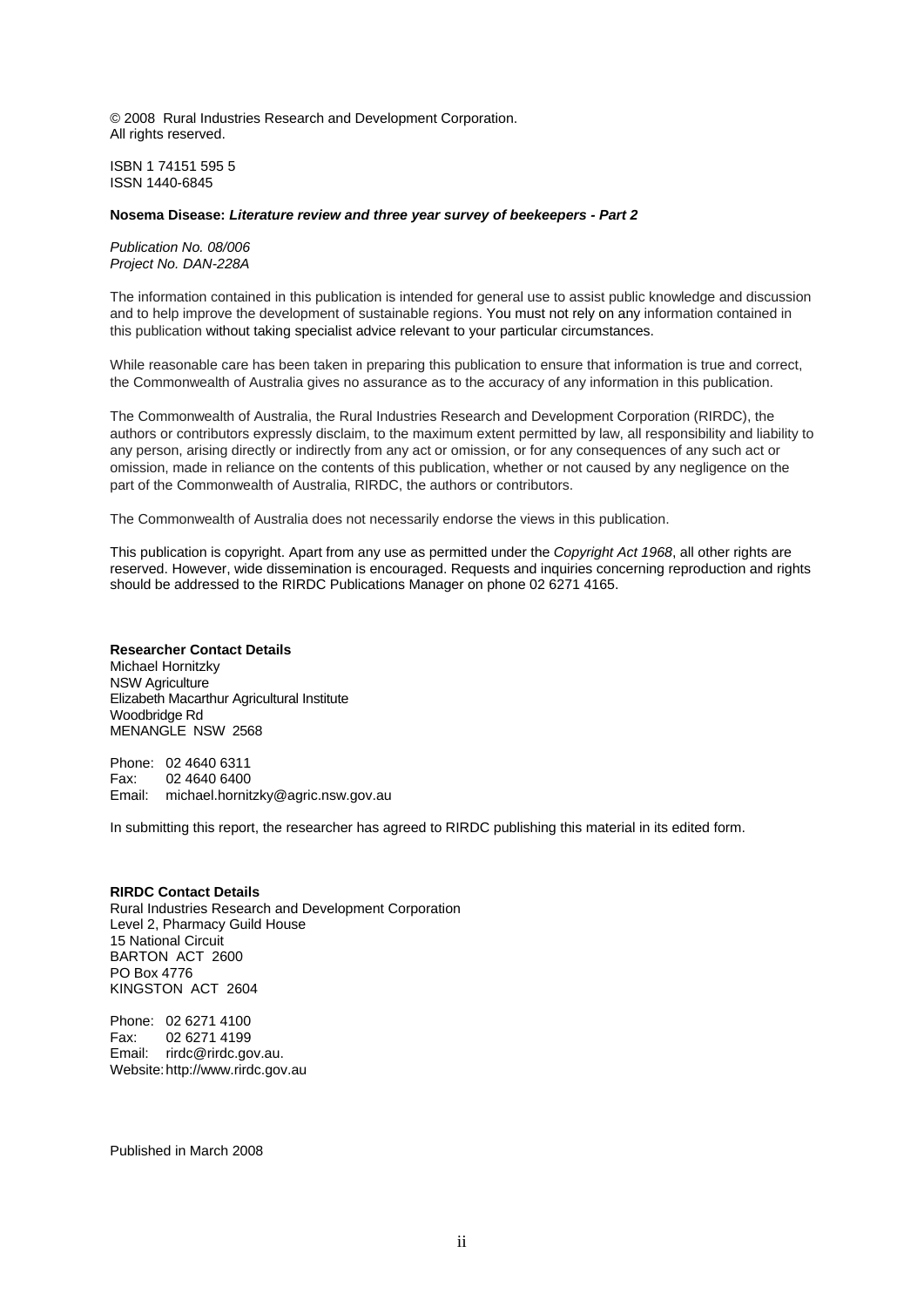# <span id="page-2-0"></span>**Foreword**

*Nosema apis* is one of the most important parasites of honey bees, but it is mostly overlooked by beekeepers as there are no classic signs of disease. Hence, *N. apis* (nosema disease) is referred to as 'the silent killer'. The repercussions of infection with this parasite have been considered to equal or exceed the losses caused by all of the other diseases, including the more easily diagnosed brood diseases.

There have been very few published studies of nosema disease in Australia and there is a general lack of understanding of the impact that *N. apis* has on honey bee health and hive production. The aim of this study was two fold. The first aim was to prepare a literature review which outlines the different facets of *N. apis* infections including a section on the methodology for counting *N. apis* spores in adult honey bees. The second aim was to conduct a survey of honey bee colonies to determine the prevalence and severity of *N. apis* under Australian conditions.

In May 2005 a report entitled "Nosema disease – literature review and survey of beekeepers" was produced following a survey involving 800 hives (owned by 20 beekeepers) for *N. apis* spores. One of the recommendations of that report was that a further survey of the apiaries used in the 2004 study be carried out to better access the links between management practices and nosema levels. This report includes the findings for follow up surveys carried out in 2005 and 2006.

The key findings of the three year survey were; (i) *N. apis* is commonly found in apiaries, (ii) the number of infected hives in an apiary increases as the average *N. apis* spore count per bee in an apiary increases, (iii) there is a clear association between hive manipulation (including supplementary feeding) and increased spore counts, (iv) the adult bee population in hives with very high nosema spore counts decreased or stagnated while the bees were pollinating almonds, indicating a reduced pollination efficiency of those hives, (v) low nosema spore counts were related to hives which were packed down tight for winter and were full or nearly full of honey, (vi) there was a clear relationship between bee colonies that were working spotted gum and high nosema spore counts, (vii) some flora which are associated with poor pollen production, e.g. grey box and iron bark, were used by beekeepers who had both high and low nosema spore counts, indicating that factors other than floral type influenced the levels of nosema spore counts and (viii) in some apiaries that were heavily infected with nosema spores, some hives were completely free of *N. apis* spores, suggesting that there may be specific unrecognised factors which impart resistance to this disease.

This project was funded from industry revenue which is matched by funds provided by the Australian Government.

This report, an addition to RIRDC's diverse range of over 1700 research publications, forms part of our Honeybee program, which aims to improve the productivity and profitability of the Australian beekeeping industry.

Most of our publications are available for viewing, downloading or purchasing online through our website:

- downloads at www.rirdc.gov.au/fullreports/index.html
- purchases at www.rirdc.gov.au/eshop

**Peter O'Brien**  Managing Director Rural Industries Research and Development Corporation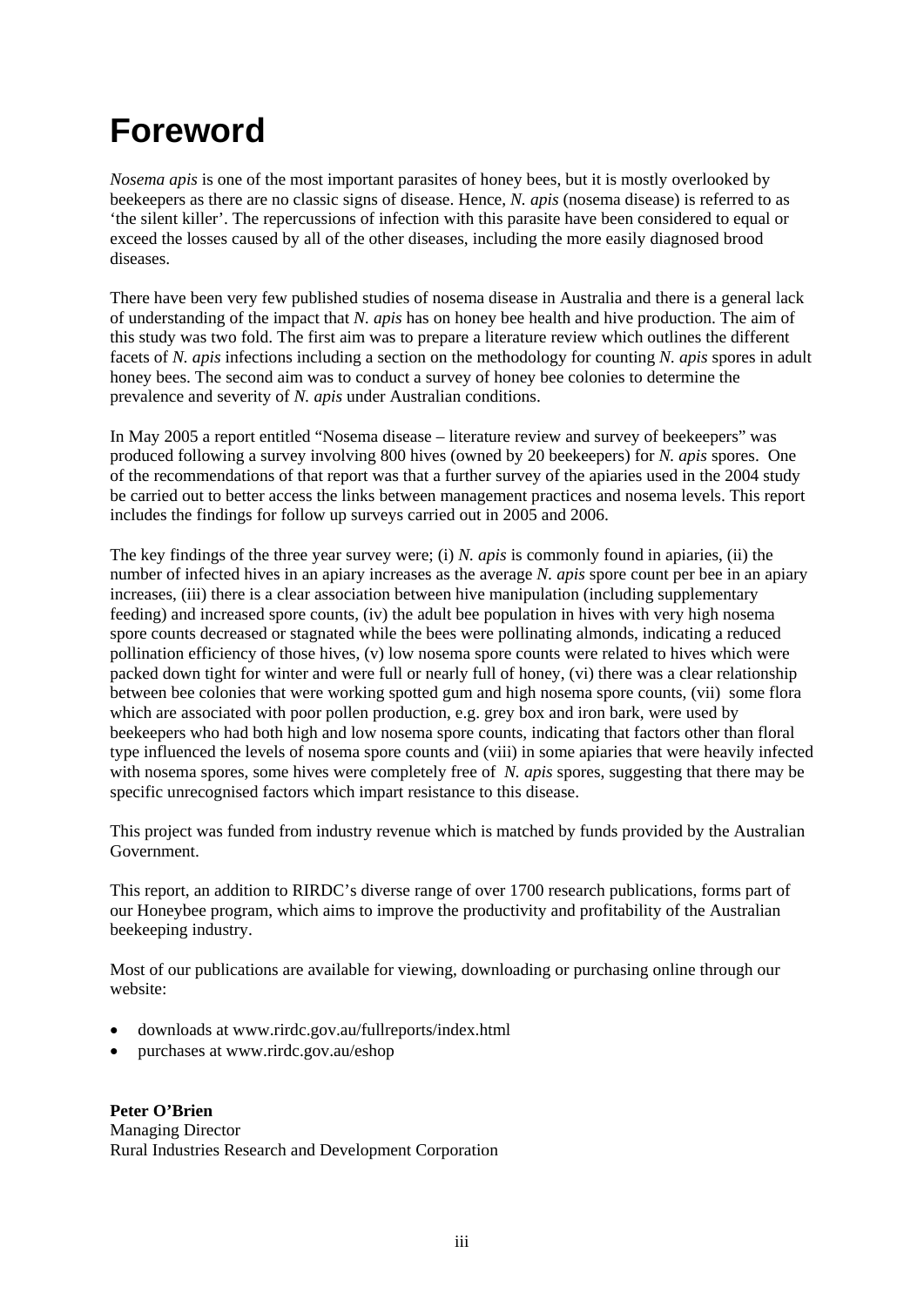# <span id="page-3-0"></span>**Acknowledgements**

We thank Trevor Monson for organising the nosema survey, Doug Somerville for his suggestions and assistance with the project, and Idris Barchia for the statistical analysis. We also thank the beekeepers who participated in the survey: Jim Picker, Glen Watson, Grant Lockwood, Laurie Fry, Alan Smith, Bob McDonald, Troy Pedretti, Mark Ipsen, Ray Phillips, Ian Clarke, Ashley Hazelman, Michael Leahy, Phillip McPhersen, Andrew Nicklaus, Craig Scott, David Mumford, Noel Taylor, Andrew Boyd, Dale Richards, Steve Williamson, Bert Kilpatrick, Darryl Mann, Troy Stidiford, John Edmunds and Kevin Emmins.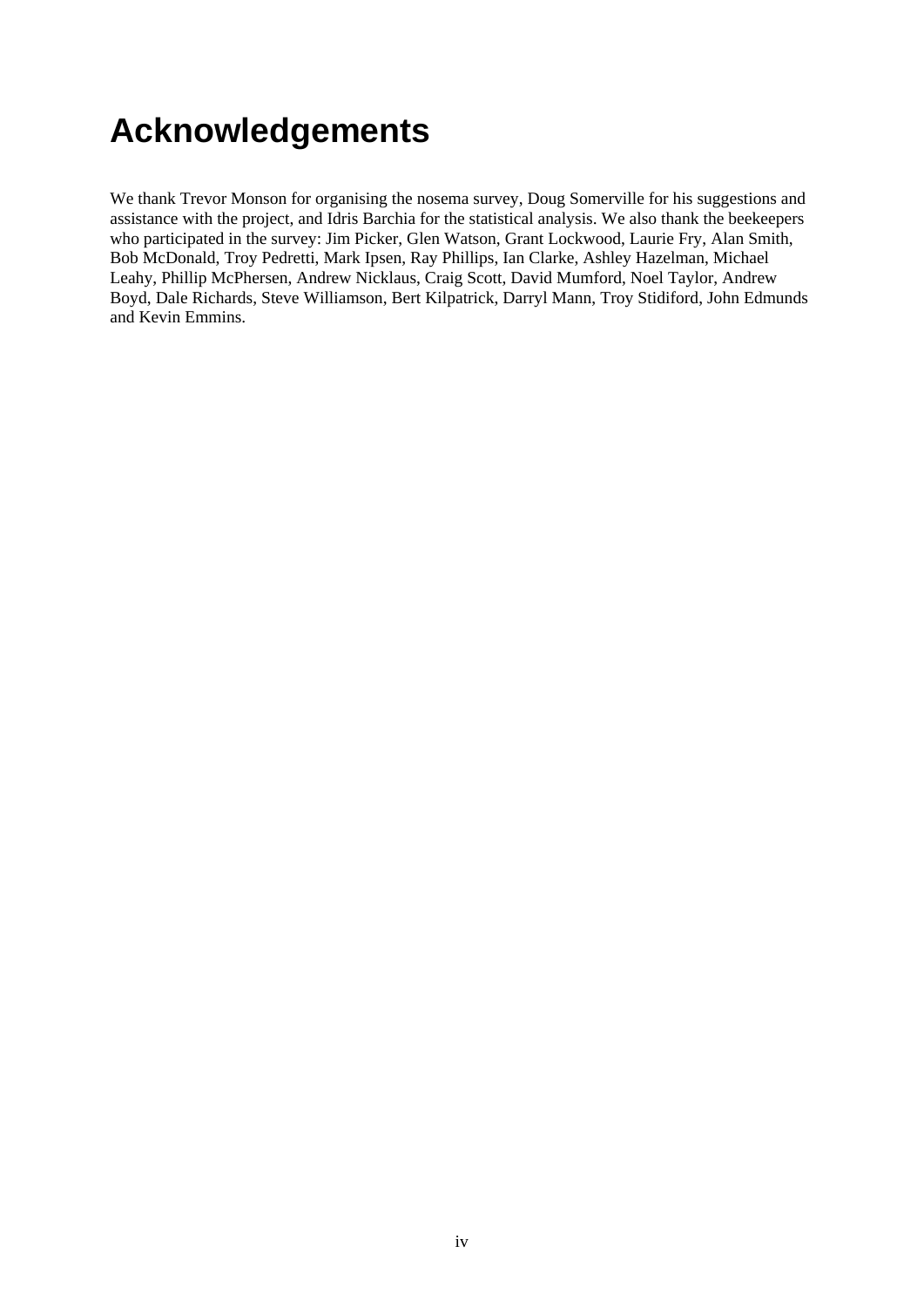# **Contents**

| 2. Nosema apis – a three year survey of Australian honey bee colonies  11 |  |
|---------------------------------------------------------------------------|--|
|                                                                           |  |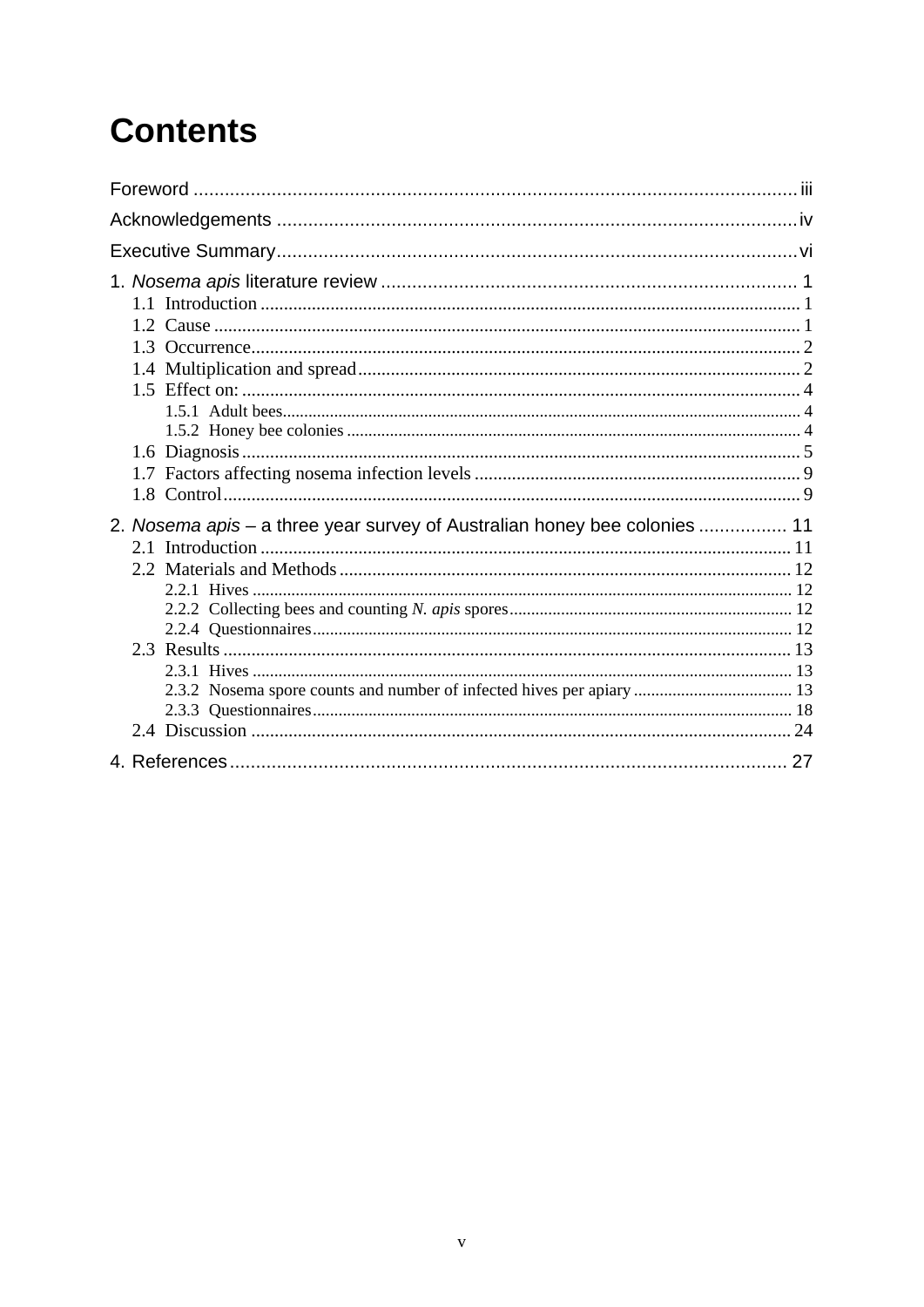# <span id="page-5-0"></span>**Executive Summary**

### **What the report is about**

This report gives is a literature review the cause, occurrence, multiplication and spread, and effects on adult bees and honey bee colonies of the honeybee disease *Nosema apis.* The report also presents a three year survey into the occurrence of *Nosema apis* and how it is linked to different management practices. Results of this study directly impact beekeepers and their management techniques.

## **Background**

*Nosema apis* is a serious disease of adult honey bees. It has been reported to cause significant production losses as a result of a range of effects on adult bee longevity, queen bees, brood rearing, bee biochemistry, pollen collection and other bee behaviour. Despite these effects there are no classic signs of infection and hence most infections are unrecognised. There is no comprehensive current data on the prevalence of nosema disease in bees in Australia and no work which links nosema disease with beekeeper management practices.

### **Aims/Objectives**

The aims of this project were to provide a literature review and a three year survey of *Nosema apis* linked with management practices.

### **Methods used**

The literature review was prepared from information obtained from relevant literature, some of which was obtained from computer searches.

The *N. apis* survey was carried out over a period of three years. Each year adult bee samples (25 bees per hive) were collected from about 800 hives owned by 20 beekeepers (40 hives per beekeeper). These samples were collected in the August of 2004, 2005 and 2006 while beekeepers from New South Wales, Victoria, Queensland and South Australia were using their bees to pollinate almond trees at Robinvale, Victoria. Bee samples were examined for *N. apis* spores using standard techniques. The participating beekeepers were asked to complete a questionnaire which was analysed in relation to the *N. apis* counts detected in their bees.

## **Results**

The literature review is provided in the first section of the report. It provides details on the cause, occurrence, multiplication and spread, and effects on adult bees and honey bee colonies. Information is also provided on the diagnosis, factors affecting nosema spore counts and control methods. The section on diagnosis has been described in sufficient detail so that beekeepers can determine the level of infection in their hives using simple light microscopy and apply appropriate management strategies to minimise infection levels. A description of a new *Nosema* species *Nosema ceranae,* which has recently been identified in the European honey bee in the USA, Taiwan and Europe has also been included.

The three-year survey demonstrated that *N. apis* was present in every apiary in each of the three years. However, there was great variation in the average nosema spore counts for the three year period. These counts ranged from 12,236,000 to 10,000 spores per bee and the number of infected hives ranged from 40 (100%) to 1 (2.5%) per apiary.

Key findings of the survey were; (i) hive manipulation (including supplementary feeding) were related to increased spore counts, (ii) the adult bee population in hives with very high nosema spore counts decreased or stagnated while the bees were pollinating almonds, indicating a reduced pollination efficiency of those hives, (iii) low nosema spore counts were associated with hives which were packed down tight for winter and were full or nearly full of honey, (iv) there was a clear relationship between colonies that were working spotted gum and high nosema spore counts, (v) some flora which are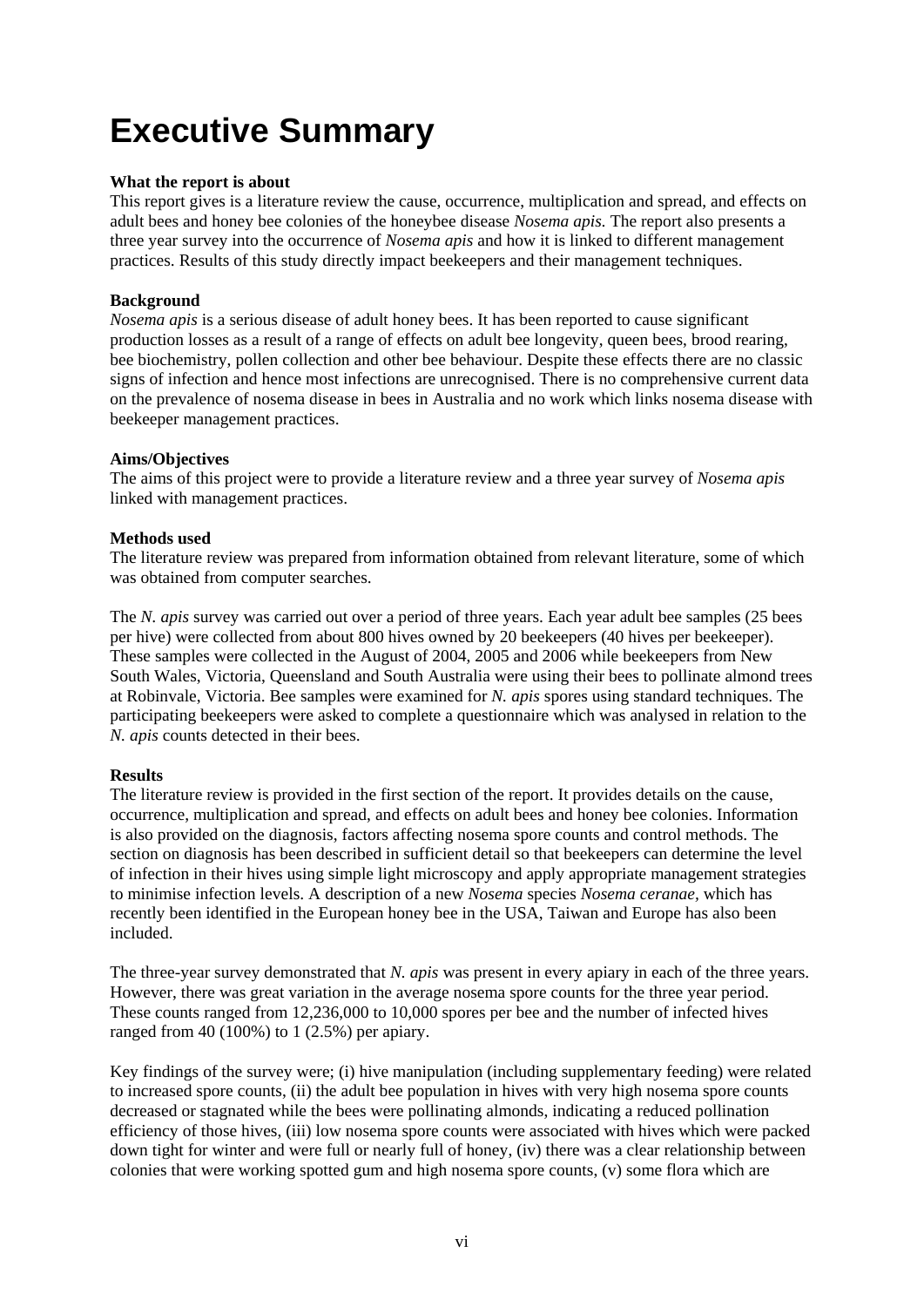associated with poor pollen production, e.g. grey box and iron bark, were used by beekeepers who had both high and low nosema spore counts, indicating that factors other than floral type were involved in determining the levels of nosema spore counts and (vi) in some apiaries heavily infected with nosema spores, *N. apis* spores were not detected in one, three or four of the 40 hives examined, suggesting that there may be specific unrecognised factors which impart resistance to this disease in those hives.

No assessment was made on the importance of queen age or comb replacement, as most beekeepers used queens which were less than 12 months old and had a comb replacement strategy in place.

### **Implications for relevant stakeholders**

*Nosema apis* was identified as an important parasite of adult honey bees in the literature review. The disease it causes, nosema disease, may result in significant production losses as a result of its effects on adult bee longevity, queen bees, brood rearing, bee biochemistry, pollen collection and other bee behaviour. The degree of loss in an individual bee colony is a function of environmental conditions and beekeeper management - strategies at critical times in the infection cycle. Unfortunately, there are no clear typical signs of nosema disease which allow easy confirmation of infection. The literature review provides a step-by-step procedure for the detection of *N. apis* spores using standard light microscopy. This is an option that beekeepers can use to access whether the infection is present and the degree of infection. *N. apis* spores are much larger than bacterial spores and can be readily identified using relatively low magnifications (X 200-X 400) compared to infections such as European and American foulbroods which require high magnification (X 1000) for identification and are more complicated to diagnose than nosema disease. A number of control options have also been listed in the literature review which can help reduce the impact of this disease.

The three-year survey clearly demonstrated that *N. apis* is commonly found in bees in Australia. It also demonstrated that there is a broad range of infection levels within apiaries and that there are management practices which can be used to minimise the effects of disease. Beekeepers need to consider their management strategies especially in autumn and winter as these are the critical times when nosema levels can rapidly increase and cause bee and production losses. The benefits of working autumn and winter flows should be weighed against not, or reduced working of bees, which would result in better bee health for spring.

No severe losses of bees or loss of hives due to nosema disease were reported in this study probably due to the generally dry weather that was experienced from 2004-2006. However, severe losses due to nosema disease have been previously reported. Had conditions been suitable for the development of nosema disease it is likely that the beekeepers with high nosema spore counts would have suffered significant losses. By minimising hive manipulation and maintaining a high nutritional plain for hives, nosema spore counts will be kept down, reducing the possibility of large bee losses in the event that conditions favour the proliferation of nosema spores.

### **Recommendations**

Beekeepers can influence nosema spore counts in their bee colonies by using appropriate management strategies. Beekeepers working autumn and/or winter flows will increase nosema spore counts in their bees. The economic benefit of working these flows should be evaluated against not working such flows which would provide bees with low counts and a better health status at the beginning of spring.

One tool that beekeepers can use to gauge the progress of nosema disease is to examine their bees microscopically for the presence of spores at critical times of the *N. apis* cycle. Being aware of the level of infection can assist in making management decisions which can influence strategies that may affect the development of nosema disease.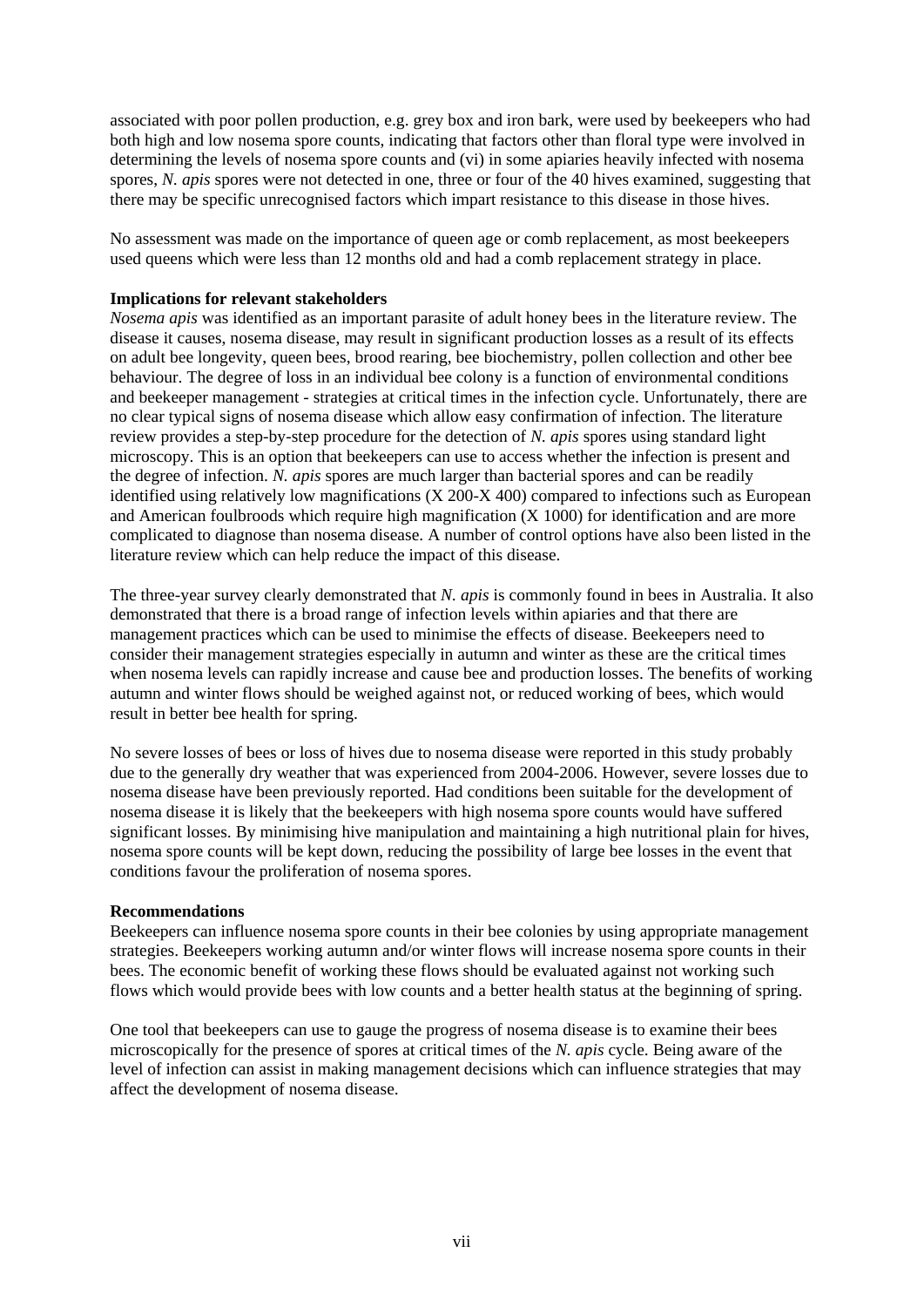# <span id="page-7-0"></span>**1.** *Nosema apis* **literature review**

# **1.1 Introduction**

Nosema disease is the most important adult bee disease but is mostly overlooked by beekeepers as there are no characteristic obvious symptoms. Hence, nosema disease is also referred to as 'the silent killer'. The repercussions of this infection have been considered to equal or exceed the losses caused by all of the other diseases, including the more easily diagnosed brood diseases (Furgala and Mussen, 1990).

# **1.2 Cause**

Nosema disease is caused by the microsporidian *Nosema apis* (Zander) which produces spores that are 4 to 6 µm in length and 2 to 4 µm in width (Figure 1). The disease is by far the most widespread of the adult honey bee diseases (Nixon, 1982).



Figure 1: Wet preparation of *N. apis* spores prepared from whole adult bee sample

In a recent study it has been suggested that this microsporidian can be divided into a number of different groups. There is no data available to indicate whether virulent or avirulent strains of *N. apis*  exist. However, it has been suggested that molecular studies such as the use of micro-satellites (small repetitive DNA sequences) may prove to be useful in identifying strains and hence assist in determining whether there are virulent and non-virulent strains (Rice, 2001).

In 1996 a parasite similar to *N. apis* was found in the Asian honey bee *Apis cerana* (Fries et al., 1996)*.*  This parasite, called *Nosema ceranae,* was found in European honey bees in Taiwan in 2005 (Huang et al., 2005) and more recently in the European honey bee in the USA, Spain and Germany. To date nonspecific symptoms, such as a gradual depopulation, higher autumn/winter colony death or low honey production have been associated with the presence of this parasite. None of the dysentery or crawling bee behaviour which is sometimes associated with *N. apis* infection has been reported (Fries et al., 2006).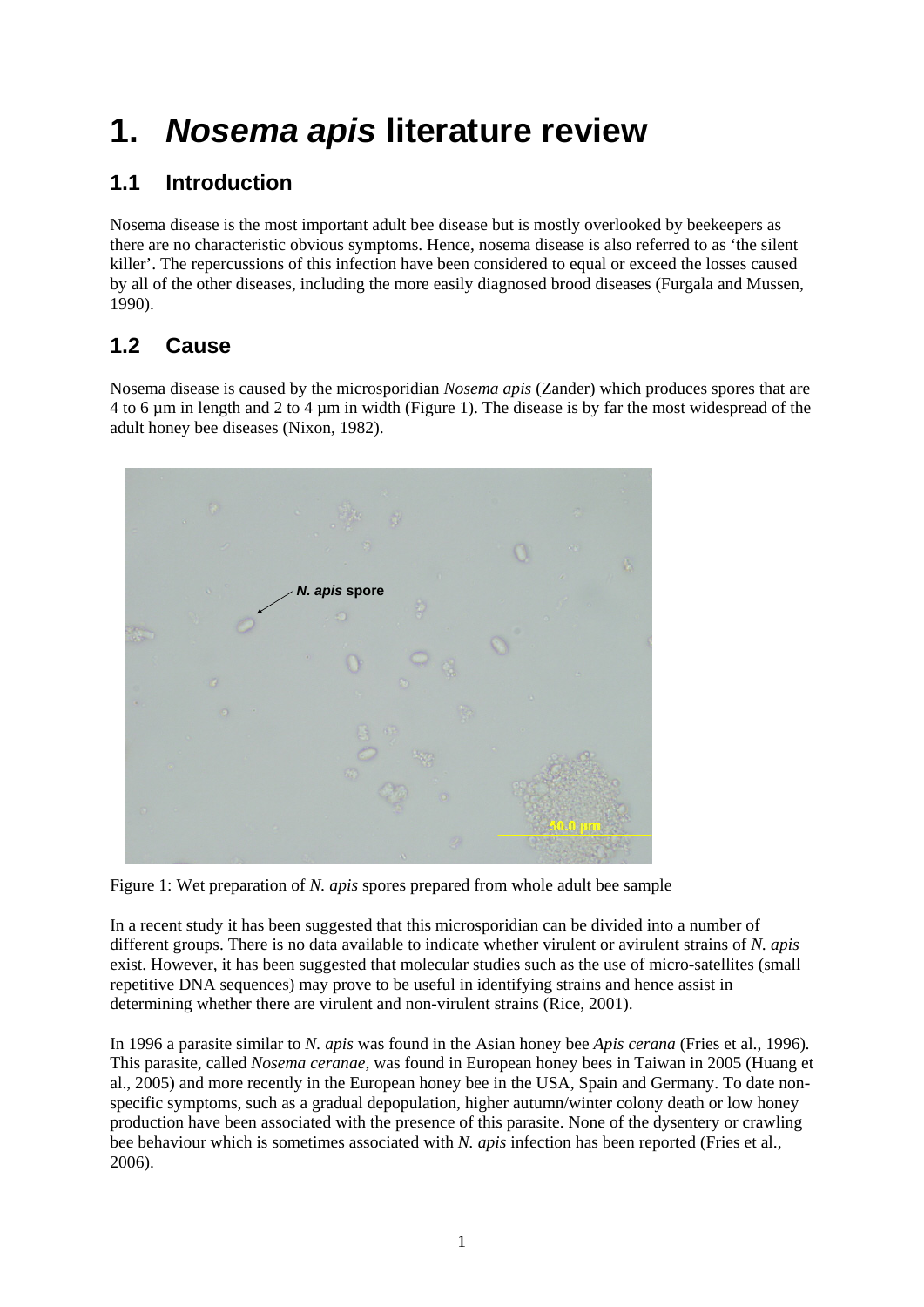<span id="page-8-0"></span>*N. ceranae* spores are usually a little smaller than *N. apis* spores but they cannot be definitively differentiated from each just by using microscopy. Molecular techniques are necessary to differentiate the two species. It is possible that *N. ceranae* exists in honey bees in Australia although limited testing of bees in Australia, using these molecular techniques, have been carried out without detecting this new pathogen. Further testing needs to be done confirm the *N. ceranae* status of bees in Australia.

## **1.3 Occurrence**

Nosema disease is probably the most widespread of the diseases of adult bees. White (1919) cited reports of the presence of nosema in Australia, South America, North America and Europe. The disease has been reported on every continent (Furgala and Mussen, 1990). Considerable variation has been reported in its incidence in different countries. but this is probably a function of the scale and timing of investigations. The true incidences are probably considerably greater than the values that have been reported. These range from less than 2% of colonies infected in Italy to more than 60% in the Black Forest regions of Germany (Bailey and Ball, 1991).

Doull (1961) carried out a study of *N. apis* in hives in South Australia. He determined that *N. apis* was present in all hives at all times. He concluded that no hive is likely to be completely free from either spores or infected bees for any appreciable length of time. Langridge (1961) reported that during the summer months colonies in Victoria generally carry a few infected bees (usually a small fraction of 1%).

'Package bee colonies' are especially vulnerable to nosema, as they are without emerging bees for three weeks*.* A survey in the USA showed that most queens in "package bee" colonies were infected with nosema (Farrar, 1947). However, in a follow-up study he found very few infected bees probably because of treatment for nosema*.* In a recent study in Australia it was demonstrated that infection with *N. apis* did not have a significant affect on the introduction success and early performance of queen bees (Rhodes and Somerville, 2003).

# **1.4 Multiplication and spread**

*N. apis* spores are ingested by susceptible worker bees via contaminated water or food, by food exchange with other bees or in their duties of cleaning contaminated combs. The spores are passed quickly into the midgut by the proventriculus. A single spore of *N. apis* can cause infection. However, the mean infective dose is reported to be between approximately 20 and 90 spores per bee. When they enter the mid-gut they each extrude their hollow polar filament and inject the germ through it onto an epithelial cell (Kramer, 1960b; Morganthaler, 1963). Adult worker bees, adult queen bees and adult drones are all susceptible.

In the human, digestive juices are secreted in the stomach and gut to facilitate digestion. However, the honey bee does not secrete digestive juices into the ventriculus. Under normal conditions honey bee epithelial cells shed into the ventriculus (stomach), burst, and release their contents including digestive juices. However, when the cells are infected with *N. apis* the parasite develops and multiplies in the cytoplasm and form after about five days. The spore-filled cells are shed into the lumen. Some cells pass into the rectum and are voided. The spore-filled cells burst and release infective spores rather than digestive juices. If the cells burst in the lumen they may release spores that quickly germinate, infecting additional epithelial cells (Morse and Nowogrodzki, 1990).

All the cells of the mid-gut are eventually parasitized, possibly by reinfection with newly-produced spores that have been cast off into the gut cavity, or by invasion of vegetative forms from adjacent cells as described for *Nosema bomycis* in the silkworm (Isihara, 1969). If infection of other epithelial cells is not blocked, the digestive function of the epithelium is repressed in about 14 to 21 days. About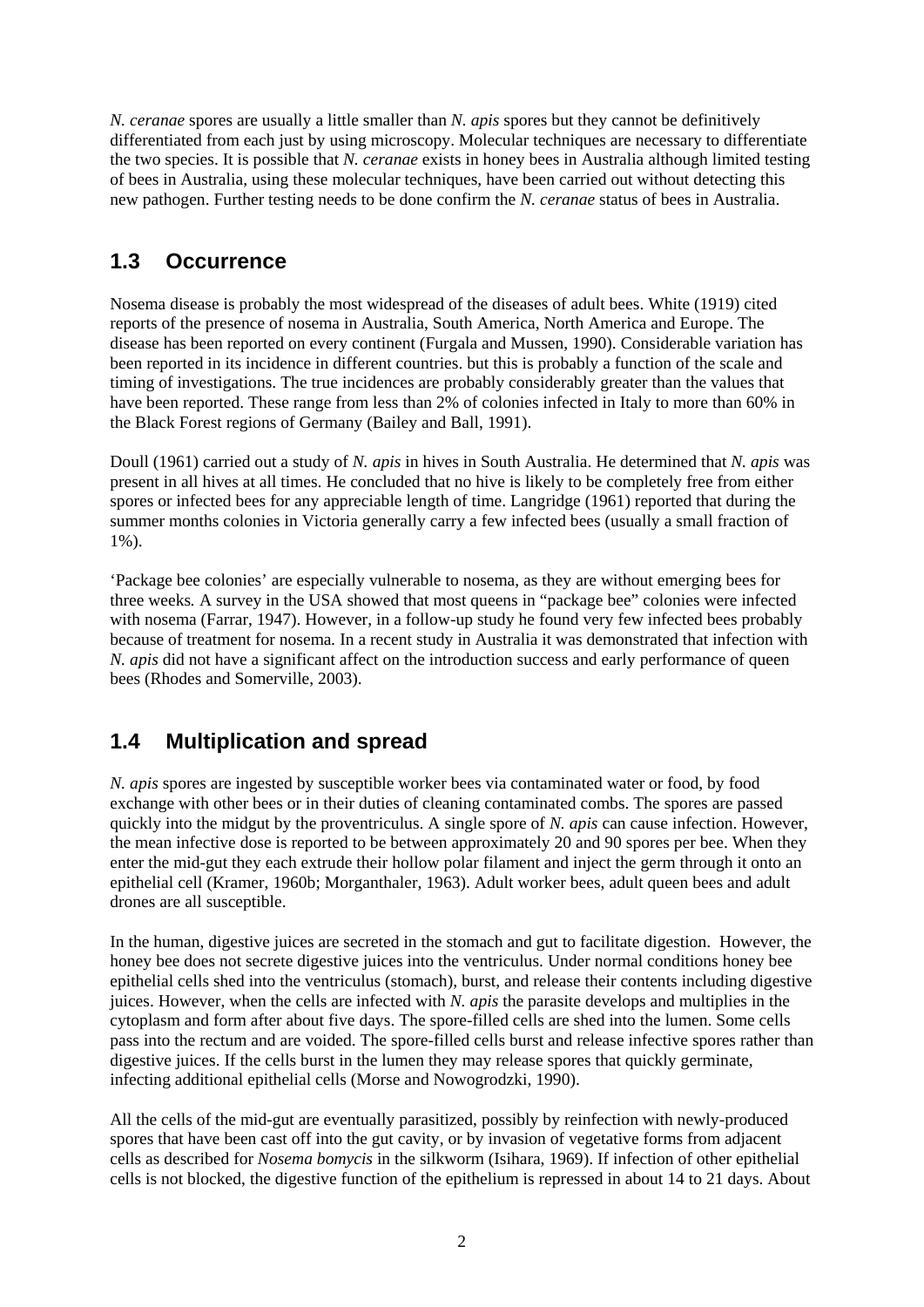30-50 million spores are in the gut of a bee when infection is fully developed (Bailey and Ball, 1991) although 180 million spores per bee have been reported.

There is a well defined cycle of infection for nosema disease in Victoria (Langridge (1961). During the summer months colonies generally carry a few infected bees. There is no outward evidence of disease. However, at the break of the weather, which usually occurs about mid-March the small pool of infection spreads rapidly through the colony and assumes the proportion of an epidemic. In ten days, strong three-storied colonies have been reduced to the size of small nuclei (Langridge, 1961).

As the colder winter conditions set in, the disease becomes relatively dormant, until late August or early September when temperatures begin to rise. At this stage a further upsurge of mortality is usual, and it may last until December. From this point hot dry summer conditions reduce the incidence of the disease to negligible levels (Langridge, 1961).

Langridge (1961) identified two main periods of heavy mortality, March-May and August-November and that serious outbreaks seem to be initiated in autumn and terminated in spring, the actual timing depending on seasonal conditions.

In a study of six apiaries in South Australia where bee samples were collected from four hives per apiary from September 1958 to August 1960 a spring peak of infection was observed in both 1958 and 1959. A smaller infection peak was detected in March – May in each year (Figure 2) (Doull, 1961). This data is somewhat similar to the observations made in Victoria.



Adapted from (Doull, 1961)

*N. apis* does not infect honey bee larvae (Hassanein, 1951). Newly-emerged bees are always free of infection, but they are susceptible as older bees (Bailey and Ball, 1991).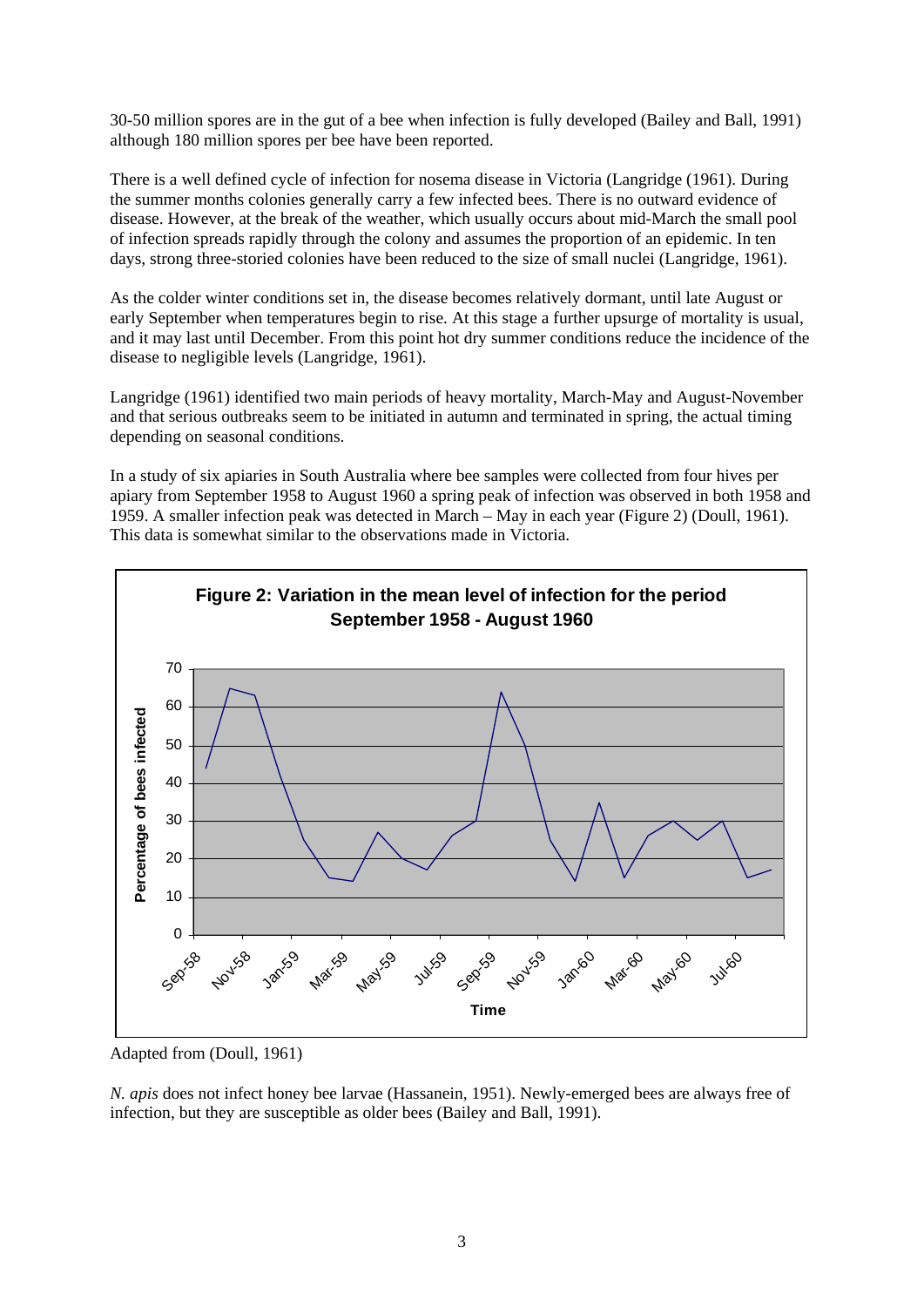## <span id="page-10-0"></span>**1.5 Effect on:**

## **1.5.1 Adult bees**

Infected bees do not show any signs which are exclusively characteristic of infection with *N. apis* and infected mid-guts show little evidence of damage. However, there are a number of signs of infection that are not readily observable but have a marked impact on the function of the hive:

- Infected bees live only about half as long as non-infected bees in colonies in spring and summer (Kang *et al.,* 1976). This is due to pathological changes in epithelial cells in the gut and derangement of digestive processes which lead to malnutrition and premature death (Morse and Nowogrodzki, 1990)
- Crawling bees may indicate the disease during the first few days of a heavy honey flow; however, this may also be caused by pesticide poisoning or viral infections. These crawling bees, which may have their hind wings unhooked from the front wings and held at unusual angles, are apparently too weak to handle heavy loads of nectar (Moeller, 1962). They may also have a sickly look with greasy-looking abdomens (Somerville, 2002).
- Infected bees do not fully develop their hypopharyngeal glands resulting in up to 15% of eggs in severely infected colonies not producing mature larvae in early summer (Moeller, 1969).
- Queens are generally superseded within two to eight weeks after becoming infected (Moeller, 1962). Queens become infected when confined with infected workers in queen mailing cages in queen banks and packages (Lehnert *et al.,* 1973; Foote, 1971).
- Infections of *N. apis* have a negative effect on the protein build-up of the fat body (Bailey and Ball, 1991).
- Nosema infected bees start their foraging activity at a younger age than healthy bees (Fries, 1995).
- Bees from colonies infected with *N. apis* spores collect significantly less pollen than uninfected colonies (Anderson and Giacon, 1992).
- The honey bee ventriculus is normal when straw-brown and the individual circular constrictions are clearly seen. Nosema disease can be implicated when the ventriculus is white in colour, soft in consistency, and swollen to the extent that constrictions are obscured (Shimanuki *et al.,* 1992).

## **1.5.2 Honey bee colonies**

- Late winter and early spring dwindling of adult bee populations may be caused by nosema. In severe infections the death rate may exceed the birth rate.
- Dwindling populations makes it more difficult for bees to maintain brood nest temperature
- Decreased honey production. Farrar (1947) demonstrated that colonies that were not infected or lightly infected with *N. apis* produced on average 24.5 kg more honey than from severely infected colonies. When the queens in the severely infected group were superseded, the loss in production averaged about 50 kg.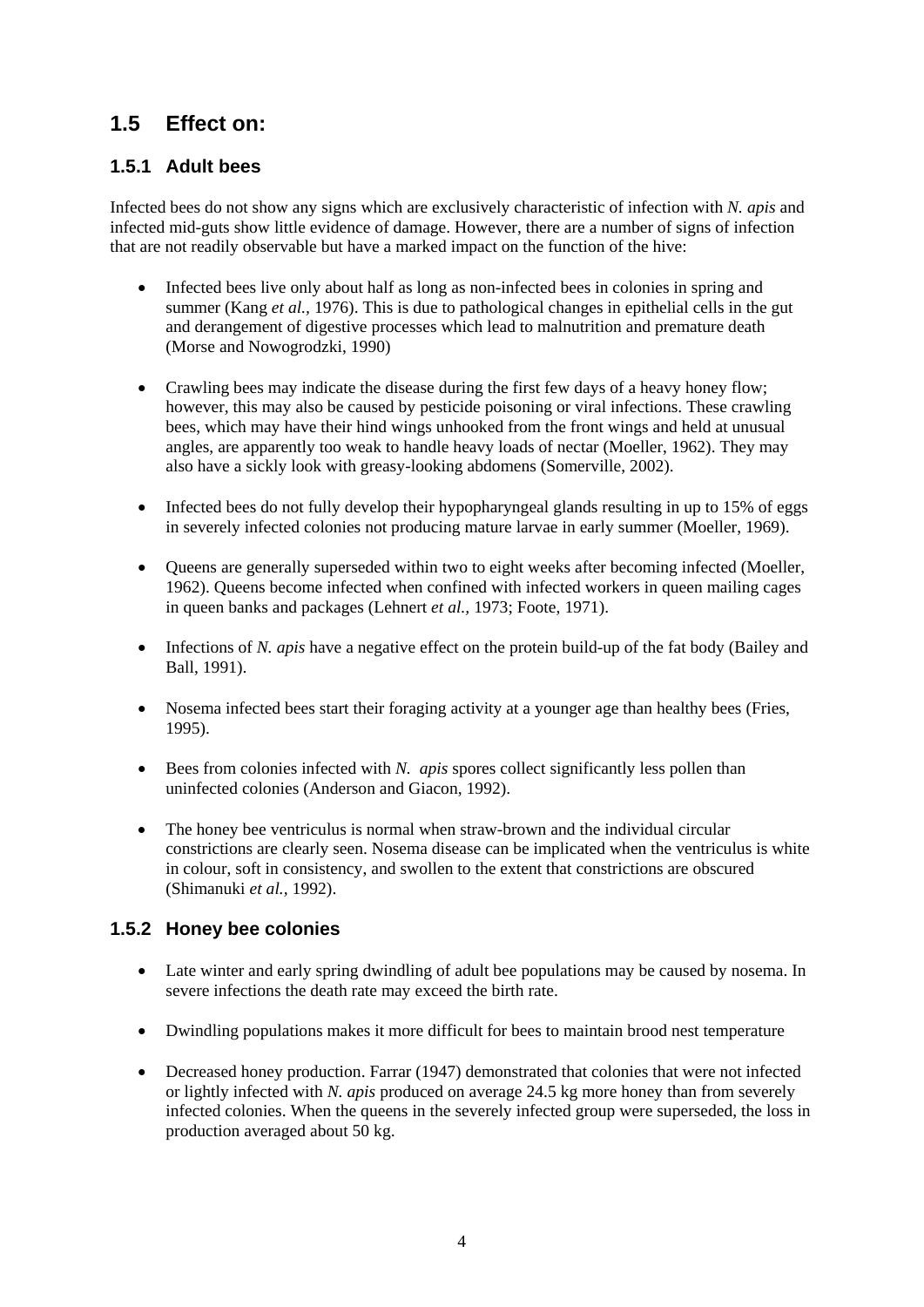- <span id="page-11-0"></span>• Decreased brood production. Infected queens are less productive and infected colonies have been reported to produce 12% less brood than apparently healthy colonies (Moeller, 1962).
- In severe cases nosema disease may kill the colony.

## **1.6 Diagnosis**

The microscopic examination of bees or their faecal samples is the only method that provides a definitive diagnosis of nosema regardless of the level of infection. There are a number of methods by which infection can be determined and these are all based on the detection of *N. apis* spores (Figure 1).

Materials required for carrying out counts:

- Compound microscope with X400 objective
- Microscope slides
- Cover slips
- Mortar and pestle or equivalent
- Bacteriological loops
- Pipettes
- Counting chamber.

Quick, routine examinations can be carried out by examining whole bees or the abdomens from 10 bees or more.

The following procedure based on that reported by Cantwell (1970) is a reliable method for determining the *N. apis* spore count of infected honey bees*.* 

- Collect from 10 to 25 bees from under the top lid, from outside the cluster or from the hive entrance just before or after flight. (Newly emerged bees have not had time to become infected and do not contain spores. These are unsuitable for nosema spore counts).
- The bees can be collected in 70% alcohol (methylated spirits can also be used) if they need to be stored or submitted to a laboratory).
- After the bees have been immobilised by freezing they are placed in a mortar or dish with one millilitre of water per bee. Alternatively, the abdomens of the bees can be removed and used as the sample rather than whole bees.
- The bees are then ground with a pestle or other suitable implement until an even suspension is formed. (The mortar and pestle should be thoroughly cleaned before being used again.)
- A wet preparation is prepared by placing a drop of the resulting suspension on a microscope slide, covering the drop with a cover slip and examining the resultant preparation under the high dry objective (X400) of a compound microscope. *N. apis* spores. This provides a nonquantitative assessment of spore numbers but is adequate for determining whether infection is present.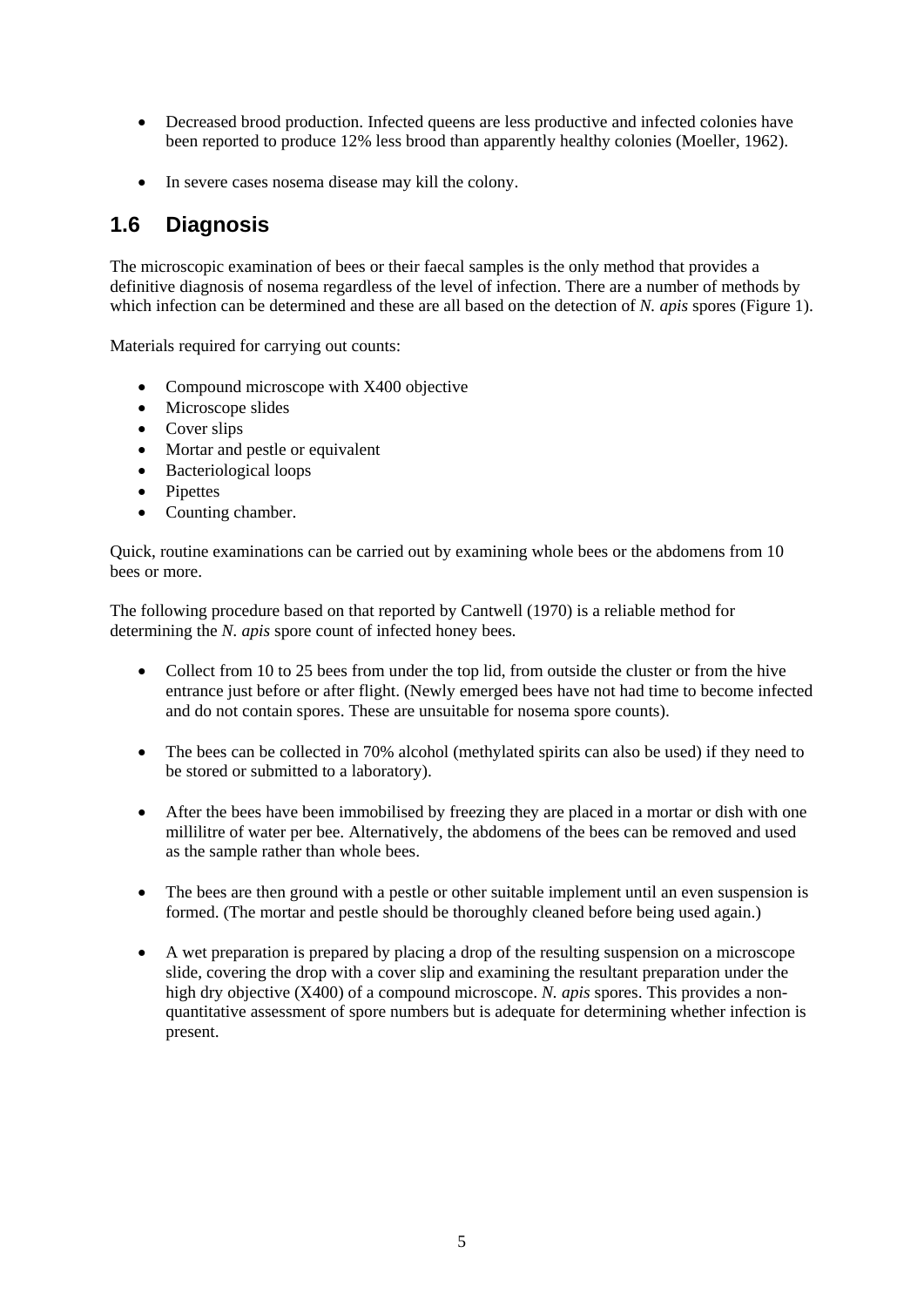- Alternatively, a counting chamber such as an Improved Neubauer Chamber (approximate cost) \$50.00 and available from scientific suppliers) can be used to determine the number of spores per bee. This chamber consists of a cover glass and a chamber that holds a specific volume of fluid and is marked with a grid pattern for ease of counting.
	- i. Ensure chamber is clean before use
	- ii. Inoculate suspension using a loop or pipette under the cover glass (Figure 3)
	- iii. The material will flow under the cover glass and fill the chamber (do not overload and avoid producing bubbles)
	- iv. Let the suspension settle (about three minutes)
	- v. Then count the spores in five large (60 small) squares, Figures 4 and 5.
	- vi. The number of spores per bee is determined according to the following formula.

#### Calculation:

Total number of spores counted  $X \cdot 4 \times 10^6$  = Number of spores /bee Number of squares counted.

Or more simply:

Number of spores per bee = Number of spores in five large (80 small) squares  $x$  50,000



Figure 3: Inoculation of Improved Neubauer Counting Chamber to facilitate the counting of *N. apis*  spores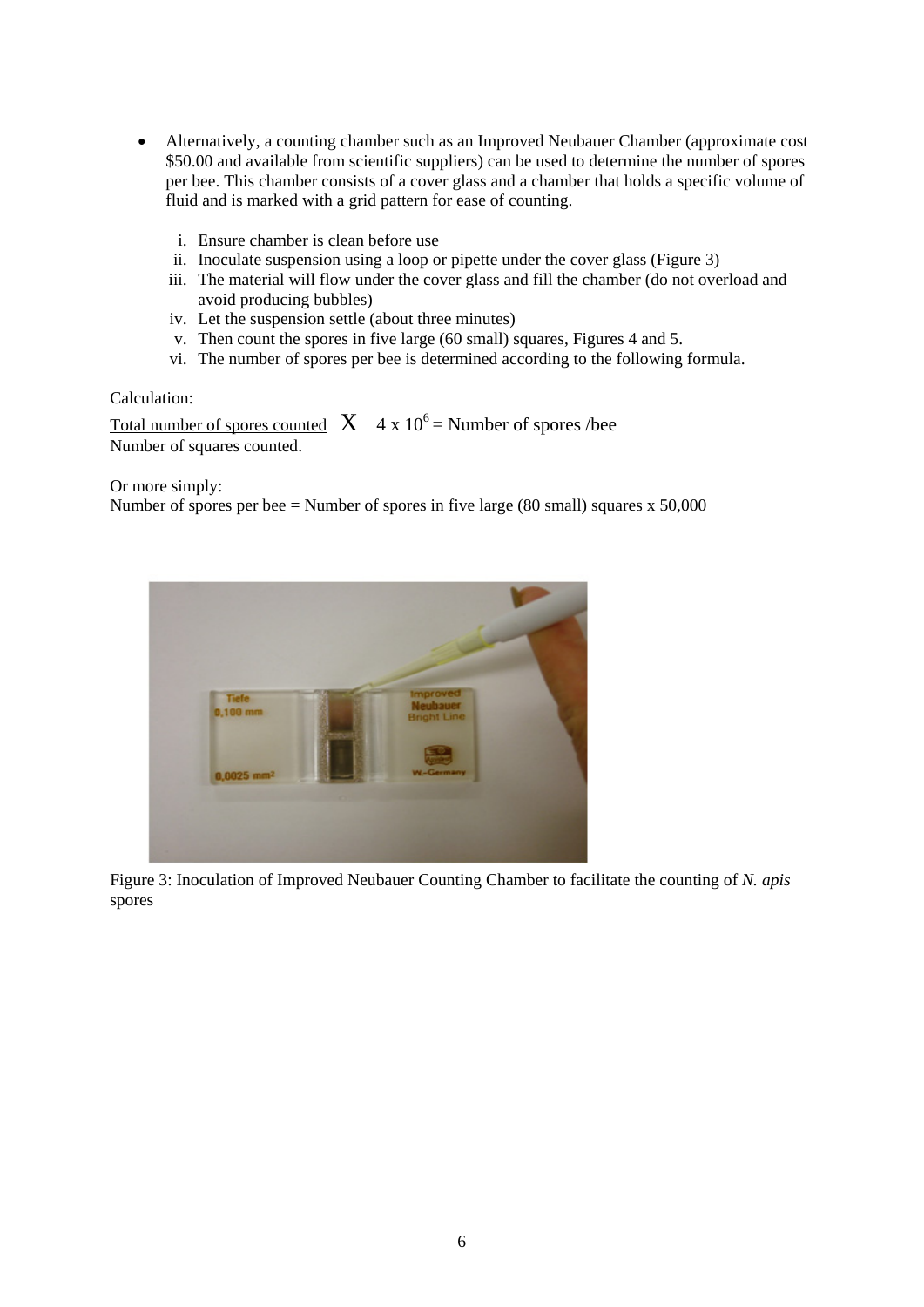

Figure 4: Five large squares (each containing 16 smaller squares) in which *N. apis* spores are counted to determine infection levels of adult bees.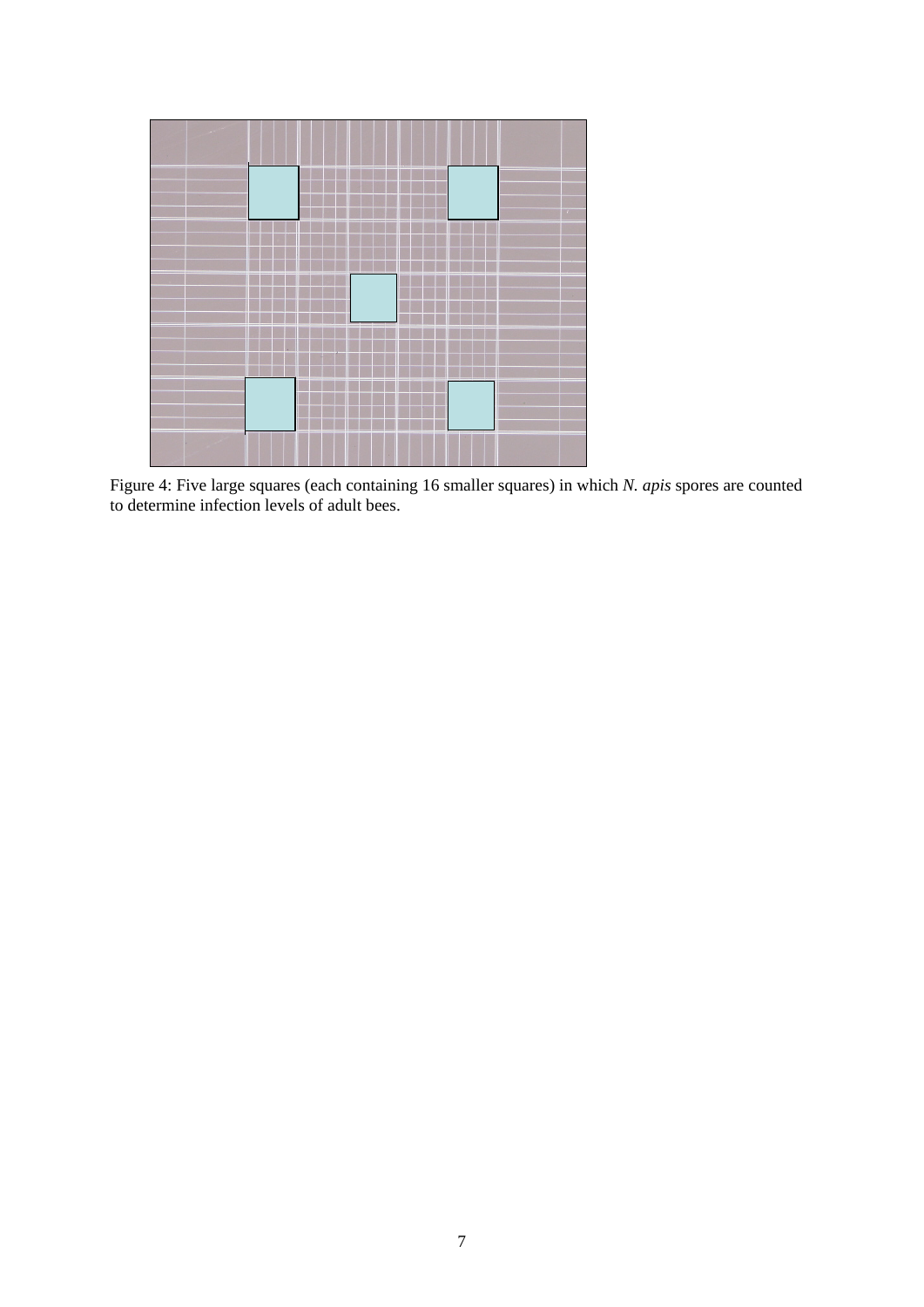

Figure 5: One large square containing 16 smaller squares and *N. apis* spores.

Small arrow heads point to 3 *N. apis* spores.

There are 47 spores in these 16 small squares. Assuming that the other 4 large squares (see Figure 3) also contained 47 spores the *N. apis* spore count would be:

 $47 \times 5 \times 50,000 = 11,750,000$  spores per bee

NB: Spores that touch lines A should be included in the count. Spores that touch lines B should not be counted.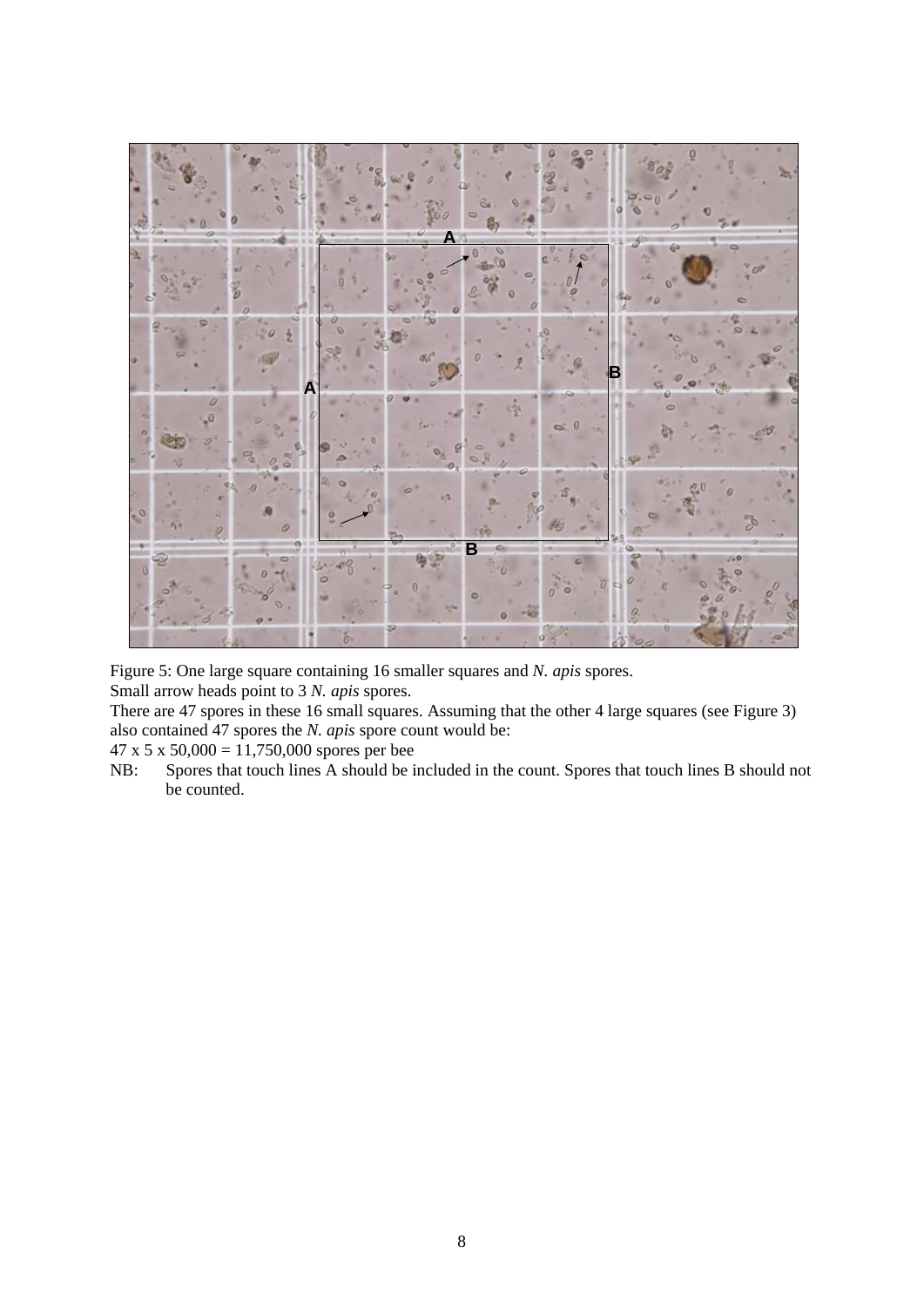## <span id="page-15-0"></span>**1.7 Factors affecting nosema infection levels**

- If contaminated with *N. apis* spores, combs placed in colonies towards the end of summer, which is done to take advantage of late nectar flows, will introduce infection too late for bees to clean them adequately by autumn. This may result in bee numbers dwindling more rapidly than usual or the death of the colony (Bailey and Ball, 1991).
- Colony disturbance in the winter as well as in spring increases the risk of detectable disease levels. Individual bees are frequently crushed when colonies are opened and examined. They are removed by other bees which ingest the liquid remains, which if contaminated with *N. apis*  spores will infect the cleaning bees (Bailey and Ball, 1991). Stimulating bees by feeding sugar syrup may also stress bees and increase nosema levels.
- In a case study of an apiary during the 1977 and 1978 winter and spring periods, 48 colonies were divided into two groups. One group was used to work winter honey and the other remained at the original site in a build area. Nosema spore counts were recorded at regular intervals. Before half of the colonies were moved to winter ironbark, the original apiaries had recorded nosema spore counts ranging from 0-100,000. The heavy flow necessitated regular colony management during June. By August 1977, spore counts increased to about 4,500,000 per bee and in September 1977, counts were still between 650,000 and 1,300,000. Under this infection level, colonies dwindled from three stories to one while the nosema levels in colonies left at the original site varied from 0 to 650,000 per bee and were kept in two to three hive bodies (Kleinschmidt, 1984). This example illustrates the effect of nosema disease on hives worked in the winter and the spore levels associated with hive dwindling.
- Moving colonies to new sites may encourage bees to deposit faecal matter within the colony facilitating the spread of nosema spores within the colony (Bailey 1955).
- Protein deficiency has been identified as a key reason for increased nosema spore counts, especially when working late autumn and winter flows. Managing colonies to avoid protein deficiency has been shown to be beneficial. Supplementary feeding of protein or moving colonies to areas with a good supply of pollen has been shown to reduce infection levels in colonies, probably due to the large number of bees being produced (Fries, 1995).

## **1.8 Control**

*Heat treatment*: *N. apis* spores on combs and other hive equipment can be killed using heat treatment. The treatment involves heating the equipment at  $49^{\circ}$ C for  $24$  hours. This is best conducted in a room where the temperature is uniform and thermostatically controlled. Hot spots should be avoided, as higher temperatures may melt combs or cause them to sag (Morse and Shimanuki, 1990).

*Fumigation*: Fumigation with acetic acid is effective, especially when the bees are transferred as early as possible in the season from contaminated equipment to fumigated equipment. An efficient method is to intersperse absorbent materials between piles of hive bodies containing the combs. Pour 150 ml of acetic acid (80% strength) onto the material between each box. The stacks should be left outside in a warm corner and protected from direct winds for about one week. It is also recommended that the material be aired for one day prior to use (Bailey and Ball, 1991; Shimanuki *et al.,* 1992). Fumigation with ethylene oxide (ETO) has also been demonstrated to kill spores on combs (100 mg ETO/l for 24 hours at 37.8°C). However, there are a number of safety issues associated with the use of ETO (Shimanuki *et al*. 1992).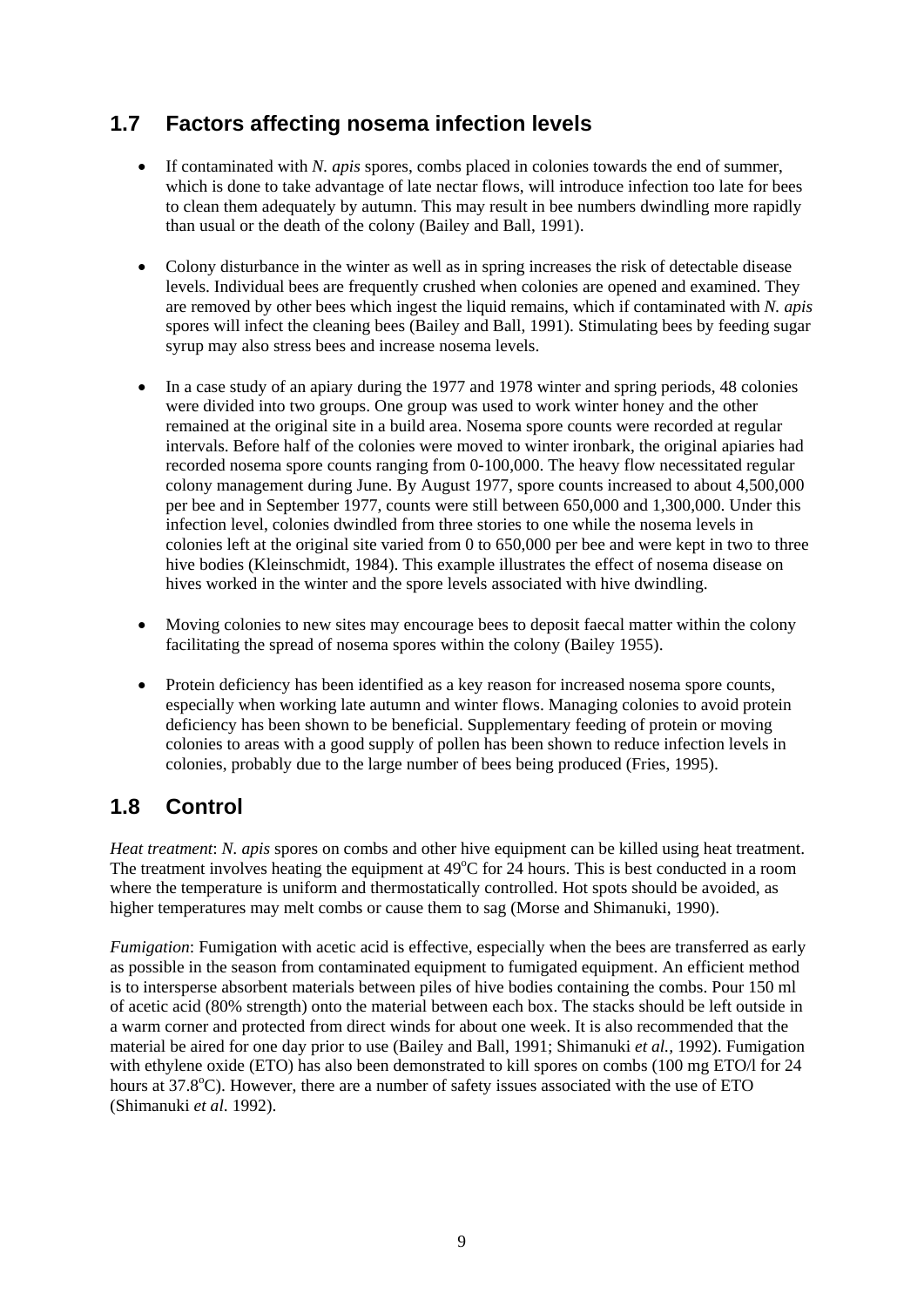*Chemotherapy*: Fumagillin is the only drug that has been found to be effective against *N. apis* (Katznelson and Jamieson, 1952). Fumagillin inhibits DNA replication of the microsporidian without affecting the DNA of the host cell. Studies of freeze-etched healthy and nosema-infected cells, confirmed this finding (Hartwig and Przelecka, 1971; Liu, 1973). The activity of the fumagillin remains high in honey kept at 4°C for several years (Furgala and Gochnauer, 1969) and for at least 30 days at 30<sup>o</sup>C (Furgala and Sugden, 1985). Thymol (3-Hydroxy-p-cymene) a constituent of the essential oil derived from thyme and many other plant species is effective in suppressing *Nosema vespula* infection in the *Helicoverpa armigera* caterpillars under laboratory conditions (Rice, 2003). He recommended that three lines of research be followed; (i) to determine the suitability of thymol as an additive to dietary supplements used in commercial beekeeping, (ii) to examine the effectiveness of other organic substances derived from essential oils for their activity against *N. apis* and (iii) to test the pollen and nectar of a range of economically important floral species for the presence of thymol and other substances that are shown to be active against *N. apis*.

*Management techniques*: Keep colonies as populous as possible by supplying adequate ventilation and protection from prevailing winds, and by avoiding cool, humid, shady locations. Minimise colony manipulation in cool weather, particularly during winter and early spring.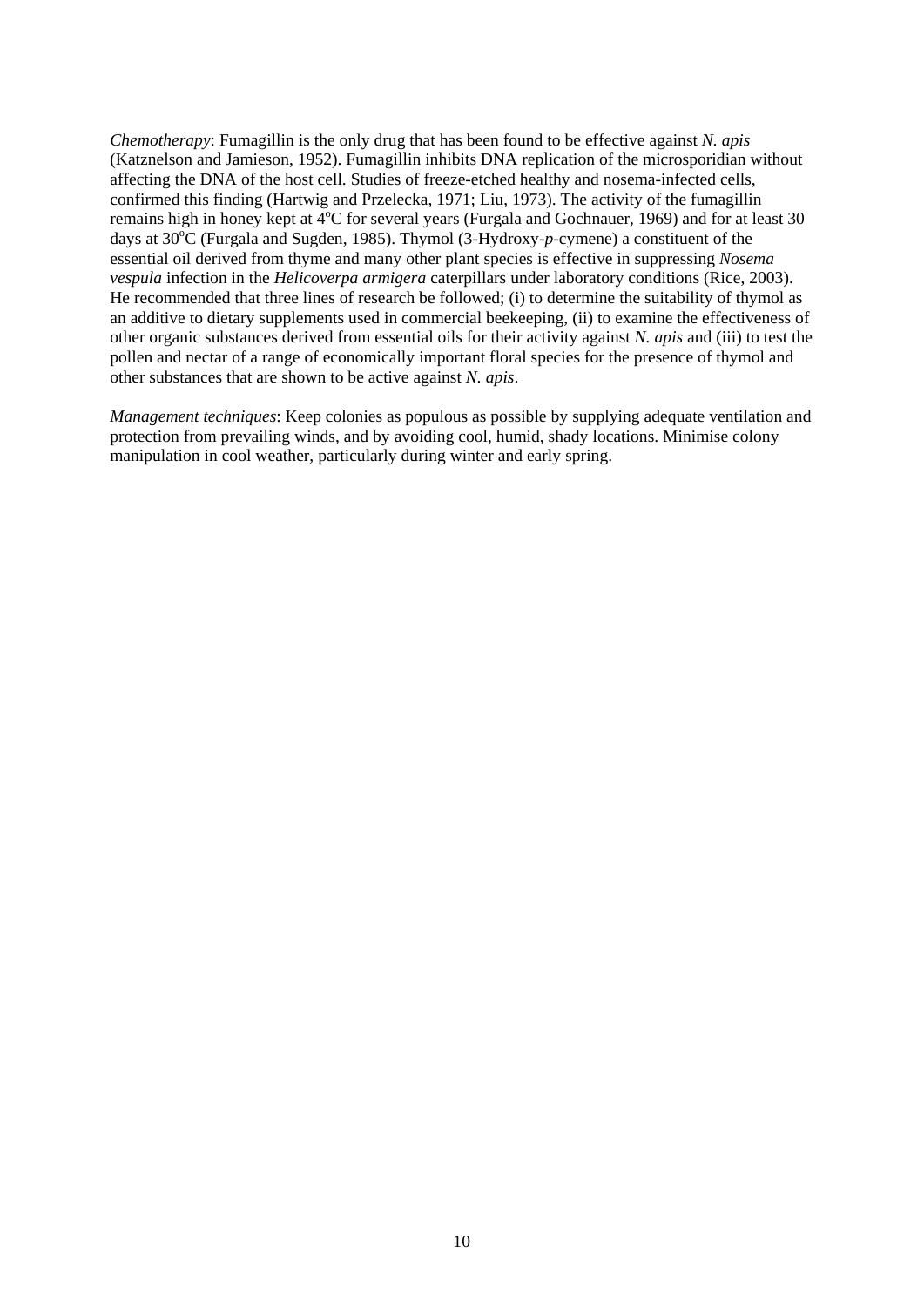# <span id="page-17-0"></span>**2.** *Nosema apis –* **a three year survey of Australian honey bee colonies**

## **2.1 Introduction**

Nosema disease is recognised as the most serious adult honey bee disease. However, there are few Australian studies to determine the extent of the disease in Australia. Doull and Cellier, (1961) carried out a two year survey of the incidence of nosema disease of the honey bee in South Australia. They concluded that a spring peak of infection may be expected each year. The level of infection was at its minimum in mid-summer and winter but that a rise may occur in the autumn. They concluded that the disease, either in the form of a few infected bees or of spores on the combs, was present in all hives throughout the survey. They also made the suggestion that there may be factors varying in some way from hive to hive, which determine the level of infection within each hive.

Langridge (1961) identified nosema disease as being a serious problem to the honey industry in Victoria. His observations over a period of seven years indicated that serious outbreaks of the disease were generally associated with a break in fine weather which normally occurred in the mid-autumn period (mid-March to early April) when bees were working flows from grey box (*Eucalyptus hemipholia*), red ironbark (*Eucalyptus sidaeroxylon*) and later white box (*Eucalyptus albens*).

Langridge (1961) also observed that as the colder conditions set in, the disease becomes relatively dormant, until late August or early September when temperatures begin to rise. At this stage a further upsurge of mortality is usual, and it may last until December after which the hot dry summer conditions reduce the incidence of the disease to negligible proportions. This indicated that there are two main periods of mortality, March-May and August-November. All serious outbreaks seem to be initiated in autumn and terminated in spring, the actual timing depending on seasonal conditions.

More recently a trial was carried out to maximise bee populations by using a range of bee supplements. A surprising finding was that any benefit from the various supplements provided to the colonies was overridden by *N. apis* infection which was most likely to have been exacerbated in the test hives by manipulation associated with supplementary feeding. The control hives (not supplementary fed) performed best (Somerville, pers coms).

Little is known about the prevalence of *N. apis* in Australian honey bee colonies. There are no classic clinical signs which are characteristic of infection such as there are with European and American foulbroods. The only robust method of confirming *N. apis* infections is by the microscopic examination of infected bees (Bailey and Ball, 1991).

The aim of this study was to survey hives used for the pollination of almond trees at Robinvale, Victoria, in the Augusts of 2004, 2005 and 2006. The hives sampled originated from New South Wales, Victoria and South Australia.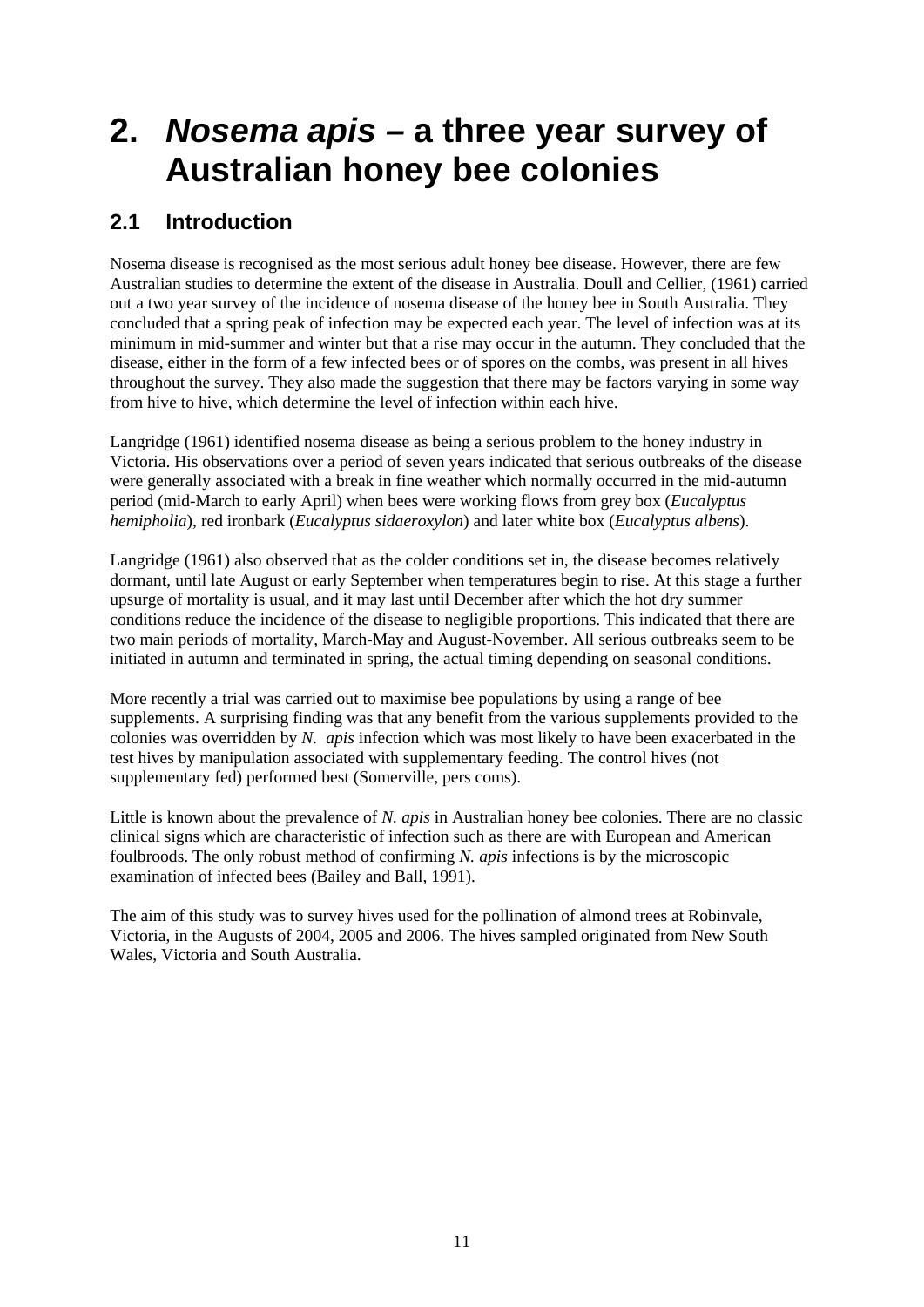## <span id="page-18-0"></span>**2.2 Materials and Methods**

## **2.2.1 Hives**

The hives used in this study were located at Robinvale, Victoria and were being used for the pollination of almond trees in 2004, 2005 and 2006.

## **2.2.2 Collecting bees and counting** *N. apis* **spores**

Twenty five bees were collected from under the top lid or from the outside of the cluster from each hive. Counts were carried out as described by Cantwell (1970) (see previous section).

## **2.2.3 Observations**

In 2005 and 2006, as well as collecting adult bees, the bee strength of each hive was estimated and a record was made of whether the hives were spotted with bee faeces.

## **2.2.4 Questionnaires**

In each of the three years following the collection of adult bee samples for nosema testing a questionnaire was sent to each of the participating beekeepers.

In 2004, the questionnaire sought information on:

- Hive manipulation during the three months prior to sampling
- Supplementary feeding in the five months prior to sampling
- Flora utilised during the five months prior to almond pollination
- Honey content of hives going onto the almonds
- Honey production from September to December

In 2005 and 2006, the questionnaires were expanded to include questions on:

- Bee strength of test hives at the beginning of almonds, end of almonds (August), end September and end October.
- Comb replacement strategies
- Age of queens
- Beekeepers were also invited to make comments especially on what they thought might effect nosema spore levels.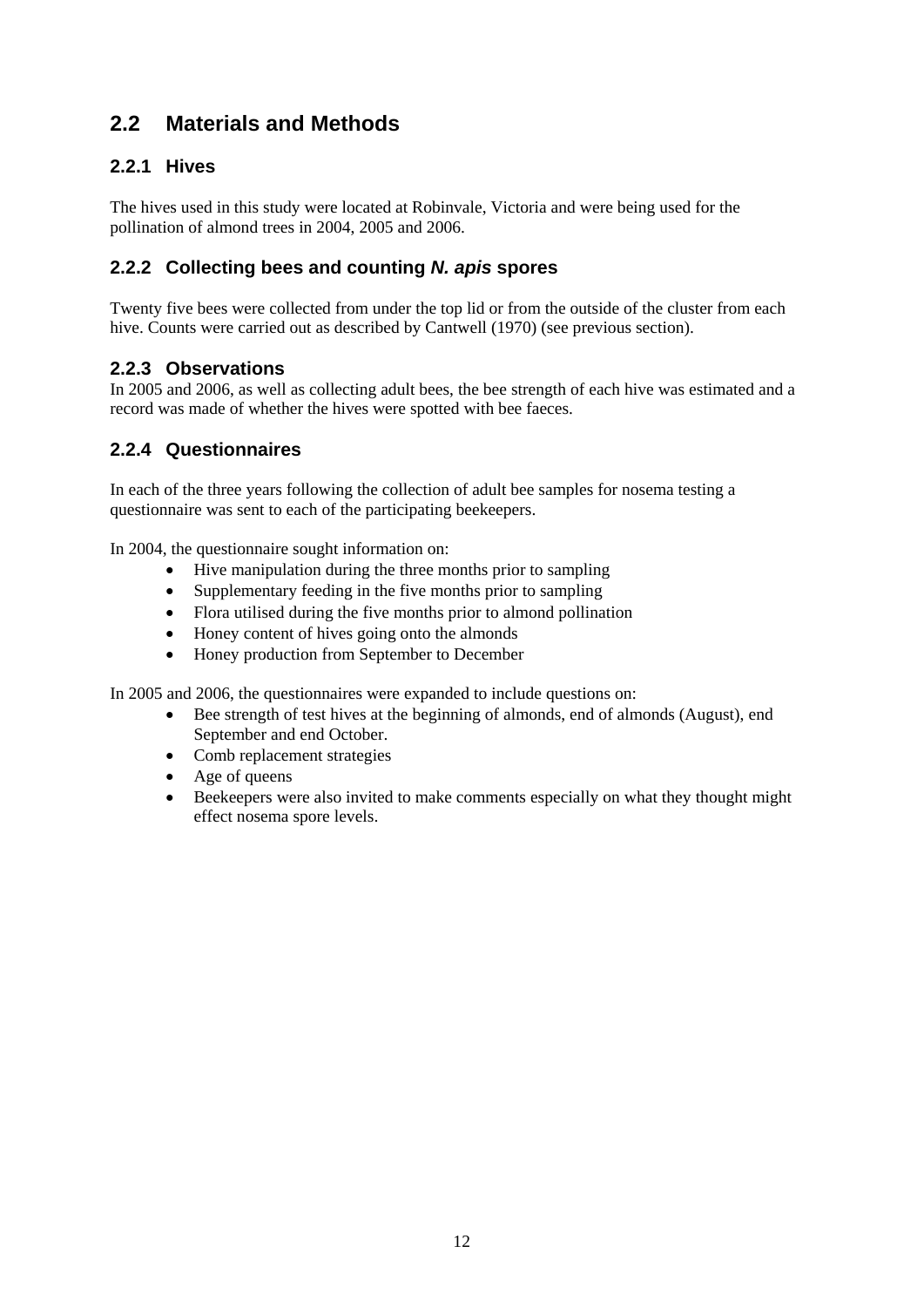## <span id="page-19-0"></span>**2.3 Results**

## **2.3.1 Hives**

Eight hundred hives owned by 20 beekeepers (40 hives per beekeeper) were sampled in August 2004. Eight hundred and forty hives, also owned by 20 beekeepers, were sampled in August 2005 including two lots of 40 hives (one lot of singles and one lot of doubles) owned by one beekeeper. A further 800 hives owned by 20 beekeepers (40 hives per beekeeper) were sampled in August 2006. The beekeepers' home bases were in New South Wales, Victoria and South Australia. Every effort was made to use the same apiary from the same beekeeper each year. It was not feasible to sample the same hives from each apiary.

## **2.3.2 Nosema spore counts and number of infected hives per apiary**

The results for the 2004 sampling are provided in Table 1. This data includes the average number of *N. apis* spores per bee for all 40 hives for each beekeeper and the number of hives with positive *N. apis*  samples. Beekeeper B had the highest number of spores per bee (12,236,000) and beekeeper G had the least number of spores per bee (10,000).

In 2005 the highest nosema spore count (6,190,000) and lowest was about half that of 2004 (12,236,000) and the counts were generally lower than those of 2004 (Table 2). The highest count for 2006 (3,836,500) was about 60% of the highest count of 2005 and only about 30% of the highest 2004 count (Table 3).

*N. apis* was detected in one or more hives in every apiary. In 2004 three beekeepers with the highest counts had all 40 hives infected. In 2005 the two beekeepers with the highest counts had all 40 hives infected and in 2006 no beekeepers had all their 40 hives infected. The number of infected hives in any apiary generally increased as the average nosema spore count increased.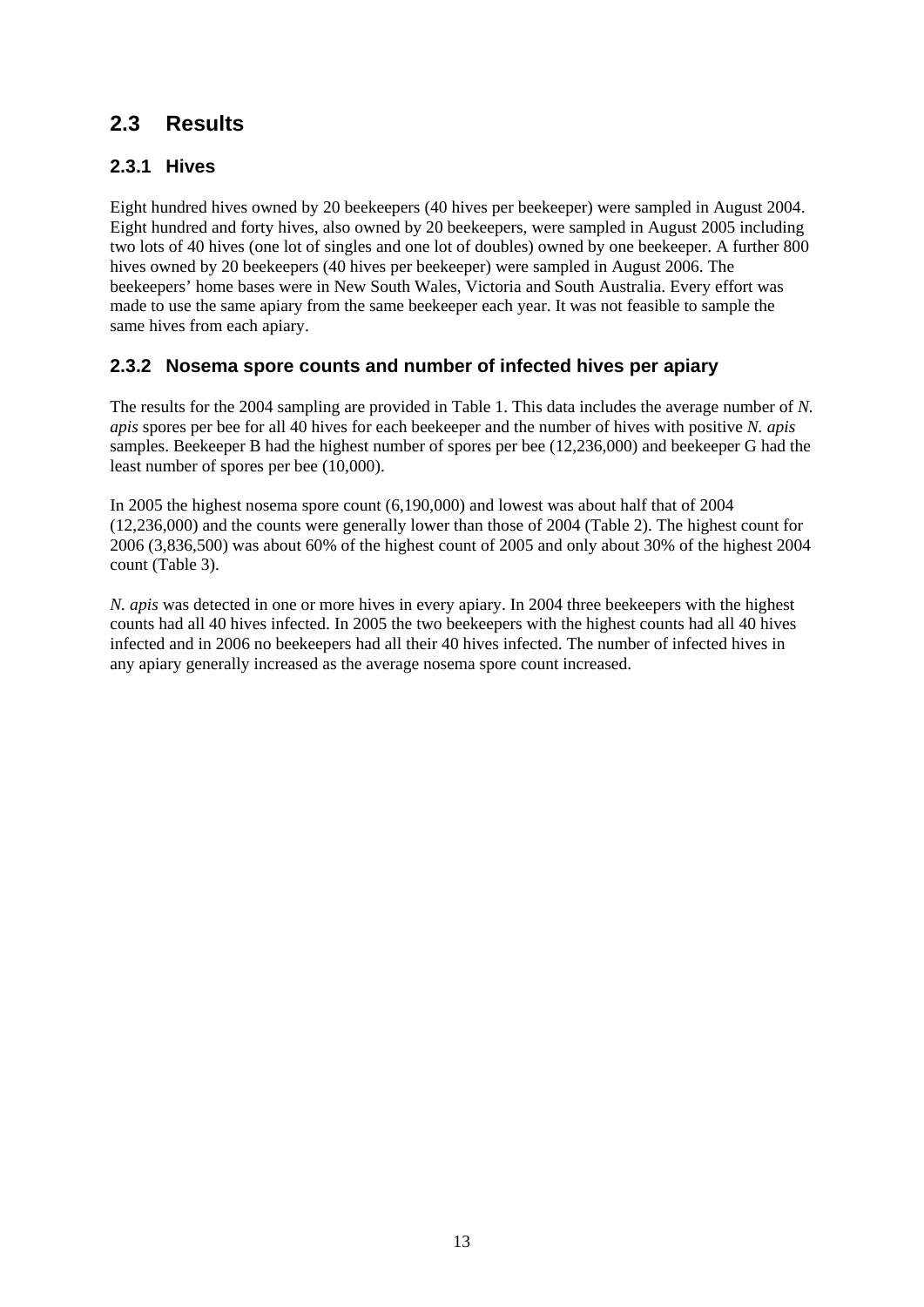| Rank / Beekeeper code | Spores per bee | <b>Number of infected</b><br>hives |
|-----------------------|----------------|------------------------------------|
| $1 - B$               | 12,236,000     | 40                                 |
| $2 - A$               | 6,066,300      | 40                                 |
| $3 - D$               | 4,340,000      | 40                                 |
| $4 - H$               | 2,228,800      | 37                                 |
| $5 - O$               | 2,205,000      | 39                                 |
| $6 - E$               | 2,092,500      | 36                                 |
| $7 - J$               | 993,750        | 36                                 |
| $8 - C$               | 875,000        | 27                                 |
| $9 - P$               | 667,500        | 21                                 |
| $10 - R$              | 640,000        | 24                                 |
| $11 - Y$              | 585,000        | 24                                 |
| $12 - K$              | 540,000        | 24                                 |
| $13 - F$              | 281,250        | 18                                 |
| $14 - I$              | 205,000        | 7                                  |
| $15 - N$              | 195,000        | 7                                  |
| $16 - L$              | 127,510        | 3                                  |
| $17 - X$              | 102,500        | 9                                  |
| $18 - Q$              | 31,250         | $\mathbf{1}$                       |
| $19 - S$              | 17,500         | 5                                  |
| $20 - G$              | 10,000         | 3                                  |

**Table 1 – Beekeepers, spores per bee and number of hives infected - 2004** 

**Table 2 – Beekeepers, spores per bee and number of hives infected –2005** 

|                       |                | <b>Number of infected</b> |
|-----------------------|----------------|---------------------------|
| Rank / Beekeeper code | Spores per bee | hives                     |
| $1 - C$               | 6,190,000      | 40                        |
| $2 - N$               | 5,645,000      | 40                        |
| $3 - L$               | 5,335,000      | 39                        |
| $4 - R^*$             | 1,324,000      | 35                        |
| $5-F$                 | 841,000        | 11                        |
| $6 - J$               | 716,500        | 21                        |
| $7 - M$               | 577,500        | 21                        |
| $8 - A^*$             | 552,500        | 21                        |
| $9 - E$               | 447,500        | 15                        |
| $10 - O$              | 410,000        | 16                        |
| $11 - Q$              | 361,250        | 12                        |
| $12 - P$              | 321,250        | 16                        |
| $13 - X$              | 282,500        | 8                         |
| $14 - D$              | 266,250        | 12                        |
| $15 - H$              | 207,500        | 10                        |
| $16 - K$              | 195,000        | 9                         |
| $17 - S$              | 147,500        | 13                        |
| $18 - B$              | 101,250        | 5                         |
| $19 - I$              | 42,000         | 5                         |
| $20 - T$              | 26,250         | 5                         |
| $21 - G$              | 11,250         | 3                         |

 $*$  R and A are apiaries from the same beekeeper. R = doubles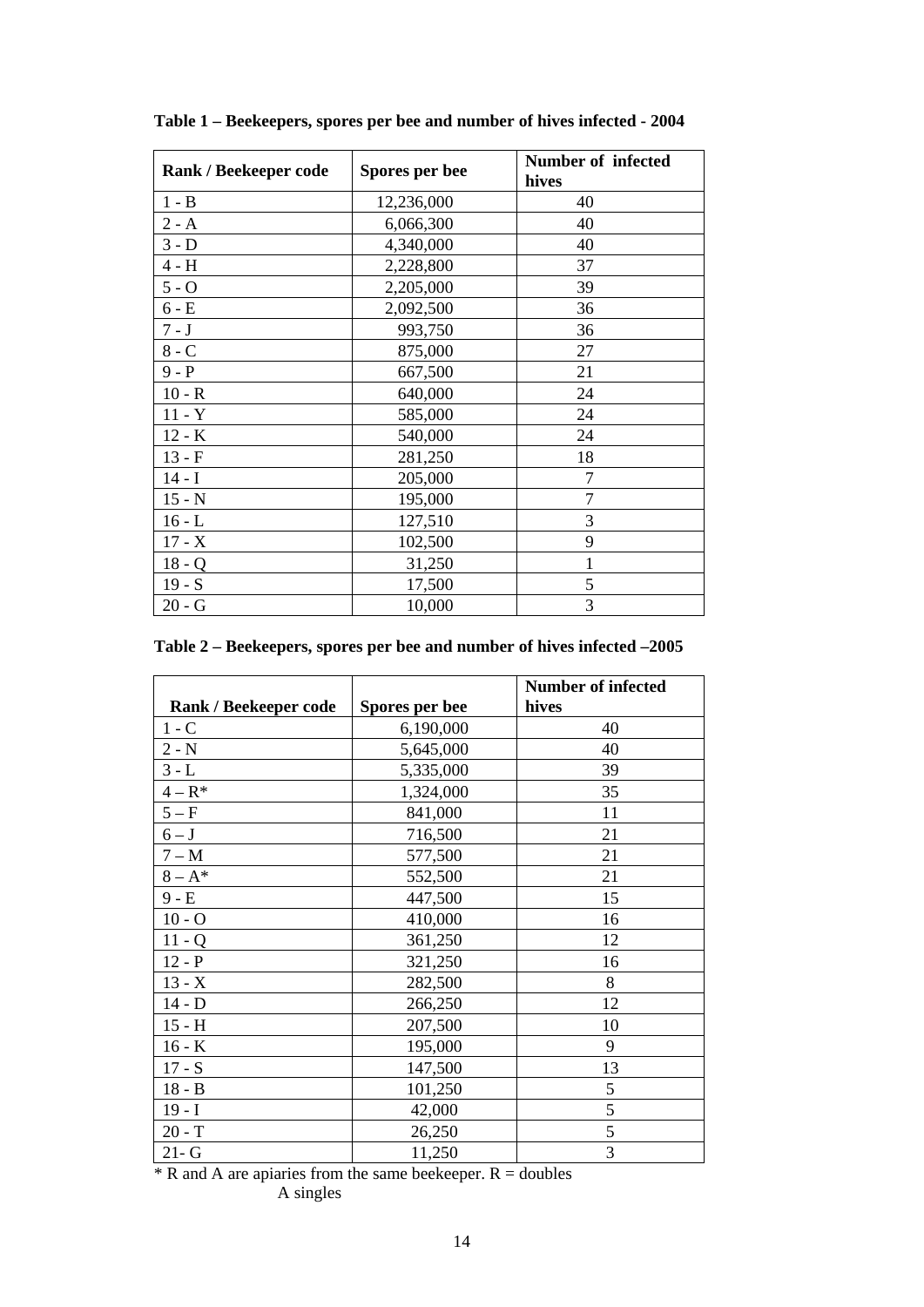In 2005 one beekeeper had two apiaries tested (Table 2). The code for these apiaries are R and A. R consisted of double hives and A were singles. It is interesting to note that the doubles had nosema spore counts of 1,324,000, 2.4 times the number of spores in singles (552,500). The difference in the management of these two apiaries was that the doubles  $(R)$  were taken to the south coast to work the spotted gum and the singles (A) were left alone to winter.

| <b>Rank/Beekeeper code</b> | Spores per bee | <b>Number of infected hives</b> |
|----------------------------|----------------|---------------------------------|
| $1-Q$                      | 3,836,500      | 36                              |
| $2 - L$                    | 2,230,500      | 32                              |
| $3-D$                      | 1,851,500      | 34                              |
| $4 - K$                    | 1,629,000      | 33                              |
| $5-S$                      | 1,433,000      | 23                              |
| $6-F$                      | 957,000        | 32                              |
| $7-P$                      | 796,500        | 24                              |
| $8 - E$                    | 793,000        | 15                              |
| $9 - B$                    | 417,500        | 19                              |
| $10 - A$                   | 314,500        | $\overline{7}$                  |
| $11 - R$                   | 225,500        | 6                               |
| $12-H$                     | 221,000        | 10                              |
| $13 - N$                   | 208,000        | 9                               |
| $14-G$                     | 203,000        | 12                              |
| $15-J$                     | 191,750        | 10                              |
| $16 - T$                   | 174,250        | 9                               |
| $17 - 0$                   | 153,000        | 8                               |
| $18 - C$                   | 104,250        | 5                               |
| $19 - U$                   | 103,000        | 9                               |
| $20 - M$                   | 55,500         | 6                               |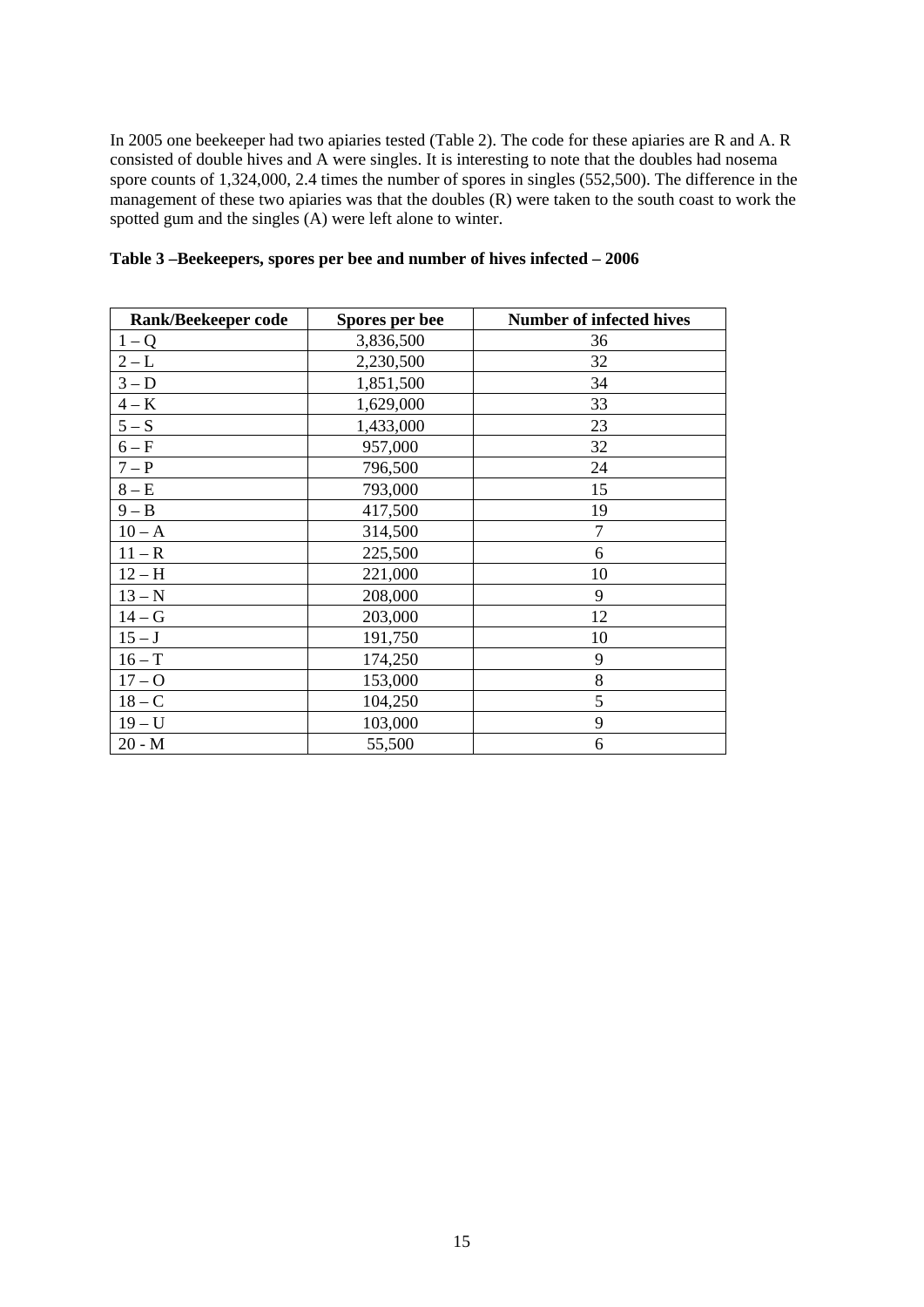Table 4 provides the nosema spore counts for each beekeeper for 2004, 2005 and 2006 where applicable. Two beekeepers who participated in the survey in 2004 were unable to participate in 2005 and 2006 and were replaced by another two beekeepers. Two beekeepers who participated in the 2004 and 2005 samplings did not participate in the 2006 samplings and one beekeeper who participated in the 2004 sampling but not the 2005 sampling was able to participate in the 2006 sampling. One beekeeper was also sampled in the 2006 exercise for the first time.

|                  | Spores/bee       | <b>Spores/bee</b> | Spores/bee      |
|------------------|------------------|-------------------|-----------------|
| <b>Beekeeper</b> | 2004             | 2005              | 2006            |
|                  | N/A              | $5,335,000 - L$   | $3,836,500 - Q$ |
| $\overline{2}$   | $205,000 - I$    | $321,250 - P$     | $2,230,500 - L$ |
| $\overline{3}$   | $102,500 - X$    | $716,500 - J$     | $1,851,500 - D$ |
| $\overline{4}$   | $4,340,000 - D$  | $207,500 - H$     | $1,629,000 - K$ |
| 5                | $2,092,500 - E$  | $266,250 - D$     | $1,433,000 - S$ |
| 6                | $2,205,000 - O$  | $6,190,000 - C$   | $957,000 - F$   |
| $\overline{7}$   | $640,000 - R$    | $410,000 - O$     | 796,500 - P     |
| 8                | $6,066,300 - A$  | $447,500 - E$     | 793,000 - E     |
| 9                | N/A              | N/A               | $417,500 - B$   |
| 10               | $667,500 - P$    | N/A               | $314,500 - A$   |
| 11               | $17,500 - S$     | $101,250 - B$     | $225,500 - R$   |
| 12               | $875,000 - C$    | $11,250-G$        | $221,000 - H$   |
| 13               | $585,000 - Y$    | $147,500-S$       | $208,000 - N$   |
| 14               | $993,750 - J$    | $195,000 - K$     | $203,000 - G$   |
| 15               | $281,250 - F$    | $42,000 - I$      | $191,750 - J$   |
| 16               | $127,510 - L$    | $361,250 - Q$     | $174,250 - T$   |
| 17               | N/A              | $282,500 - X$     | $153,000 - O$   |
| 18               | $31,250 - Q$     | $26,250-T$        | $104,250 - C$   |
| 19               | $195,000 - N$    | $5,645,000 - N$   | $103,000 - U$   |
| 20               | $10,000 - G$     | $552,500^2$ - A   | $55,500 - M$    |
| 21               | $10,000 - G$     | $1,324,000^1 - R$ | N/A             |
| 22               | $12,236,000 - B$ | $841,000 - F$     | N/A             |
| 23               | 2,228,800 - H    | $577,500 - M$     | N/A             |
| 24               | $540,000 - K$    | N/A               | N/A             |

|      | Table 4. Nosema spore counts for each beekeeper for 2004, 2005 and |  |  |  |
|------|--------------------------------------------------------------------|--|--|--|
| 2006 |                                                                    |  |  |  |

 $1 = 10$  frame doubles

 $2 = 10$  frame singles

 $N/A$  = not applicable

The data for Table 4 is also presented as a histogram (Figure 6) which better shows that some beekeepers maintained a consistently low nosema spore count over the three year sampling periods (eg 11 and 18), relatively high counts for two of three years (during the survey (1, 4, 5, and 22) although beekeepers 1 and 22 were only involved in the survey for two years. Beekeeper 6 had the most consistently high counts over three years.

Beekeeper 18, who had the lowest average count over the three year period, did not manipulate his hives in the three months before going to almonds for all three years. He produced about 120 kg of honey (80 kg in 2004 and 40 kg in 2005). Beekeeper 6, who had the highest average count over the three year period, manipulated his hives in the three months prior to almonds in all three years but only supplementary fed in two of those three years. Total honey production was 148 (88 kg in 2004 and 60 kg in 2005).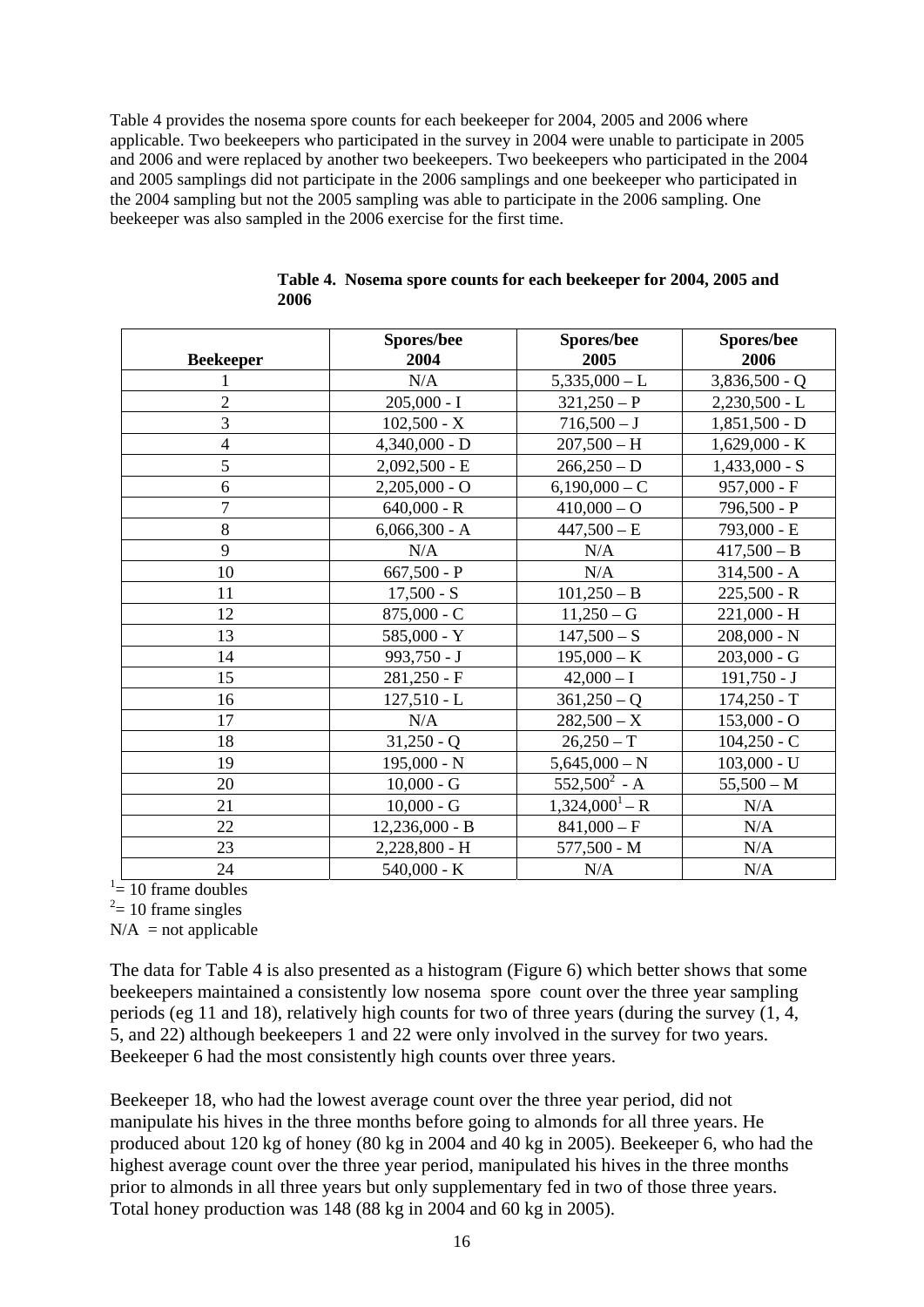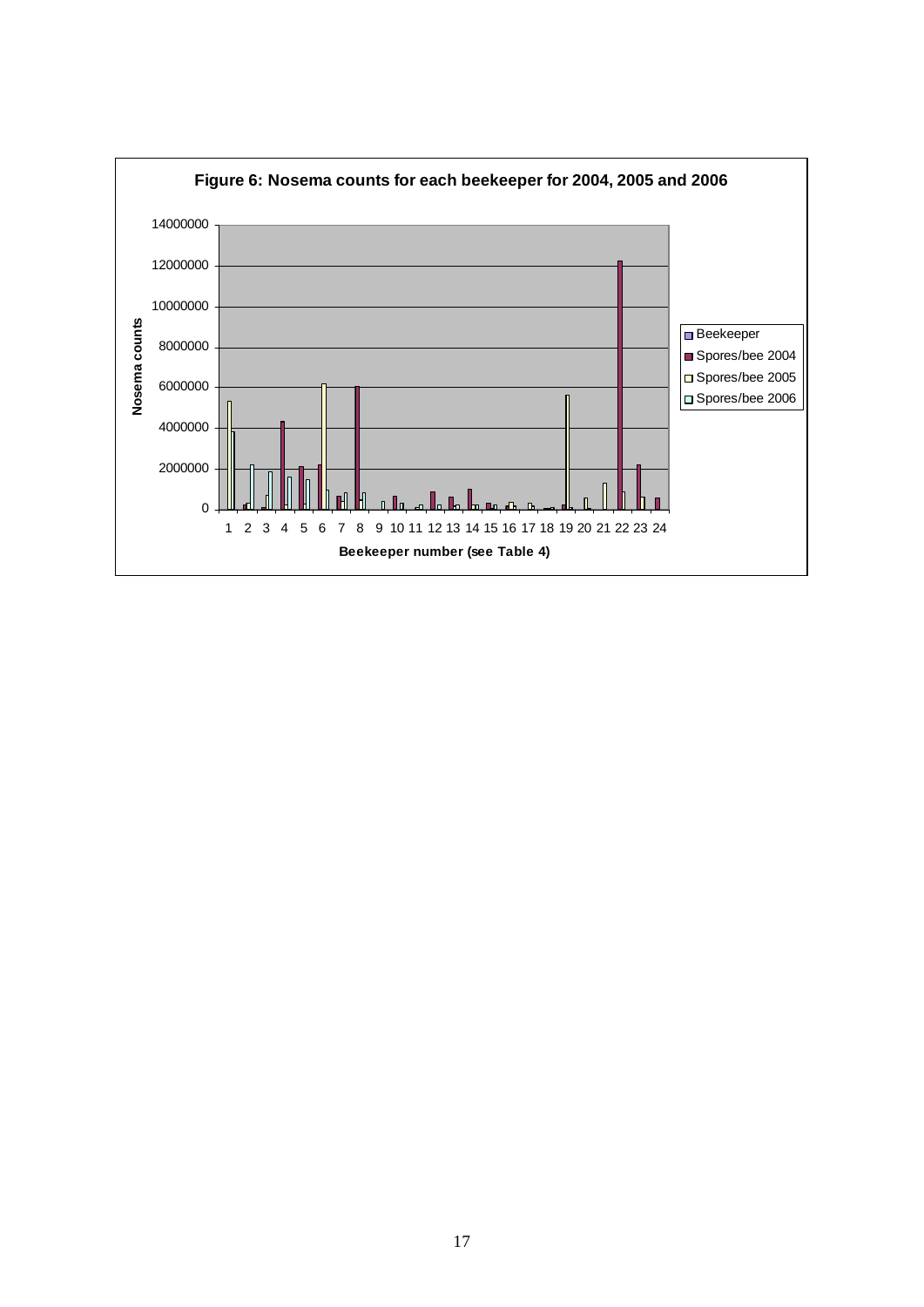## <span id="page-24-0"></span>**2.3.3 Questionnaires**

The aim of the questionnaire was to link specific management practices and floral type with nosema levels.

## *(i) Hive manipulation in the three months prior to placing bees on almonds*

In 2004 there was a clear association between manipulation of hives three months prior to almond pollination and nosema spore counts. Manipulation was considered to be any handling of hives such as taking honey off, checking brood and shifting bees. Supplementary feeding was also considered as hive manipulation but was treated as a separate category. The four beekeepers with the lowest nosema spore counts did not manipulate their hives. However, the five beekeepers with the highest counts manipulated their hives prior to almonds.

There was a similar observation for 2005 where the five beekeepers with the highest counts also manipulated their hives and the five beekeepers with the lowest counts did not. There was a similar but not as obvious a trend in 2006 where four of five beekeepers with the highest nosema spore counts manipulated their hives and two of four beekeepers with the lowest scores did not manipulate their hives.

### *(ii) Supplementary feeding in the five months prior to sampling*

There was also a clear association between supplementary feeding and nosema spore counts in 2004. The eleven beekeepers with the highest counts supplementarily fed their hives whereas three of four of the beekeepers with the lowest counts did not supplementarily feed their hives. Interestingly the beekeeper with the lowest counts fed his hives but also used the hives to provide package bees in 2004.

In 2005 and 2006 the relationship between supplementary feeding and high nosema spore counts was not as clear as in 2004. The three beekeepers with the highest counts and the beekeeper with the sixth highest count did not supplementarily feed their hives. Although, four of the five beekeepers with the lowest counts did not supplementarily feed. In 2006 only one of the five beekeepers with the highest counts supplementarily fed his hives while none of the five beekeepers with the lowest counts supplementarily fed his hives.

## *(iii) Flora utilised during the five months prior to almond pollination*

A broad range of flora was utilised in the five months prior to almonds in 2004, 2005 and 2006. In 2004 the most widely used flora was iron bark and manna gum. Other flora included red gum, white gum, tea tree, messmate, sugar gum and banksias. The nine beekeepers with the highest nosema spore count (from 12,236,000 nosema spores per bee to 667,500 spores per bee) most commonly used iron bark (five beekeepers) and manna gum (three beekeepers). However, iron bark was used by five of the six beekeepers and manna gum was used by three of the five beekeepers with the lowest nosema spore counts.

In 2005 the most commonly used flora were long-leaved box, mallee species and spotted gum. Other flora included stringy bark, apple box, tea tree and sugar gum. The four beekeepers with the highest nosema spore counts all worked the spotted gum from about April to July. None of the other beekeepers worked the spotted gum that year. Long-leaved box was the most common species used by beekeepers from the  $5<sup>th</sup>$  highest nosema spore counts to  $3<sup>rd</sup>$  lowest count.

In 2006 the three most commonly used floral species were grey box, stringy bark and iron bark. Other flora included mallee species, white gum, turnip, apple box, white stringy bark and yellow gum. There was no clear association between any specific floral species and nosema spore counts.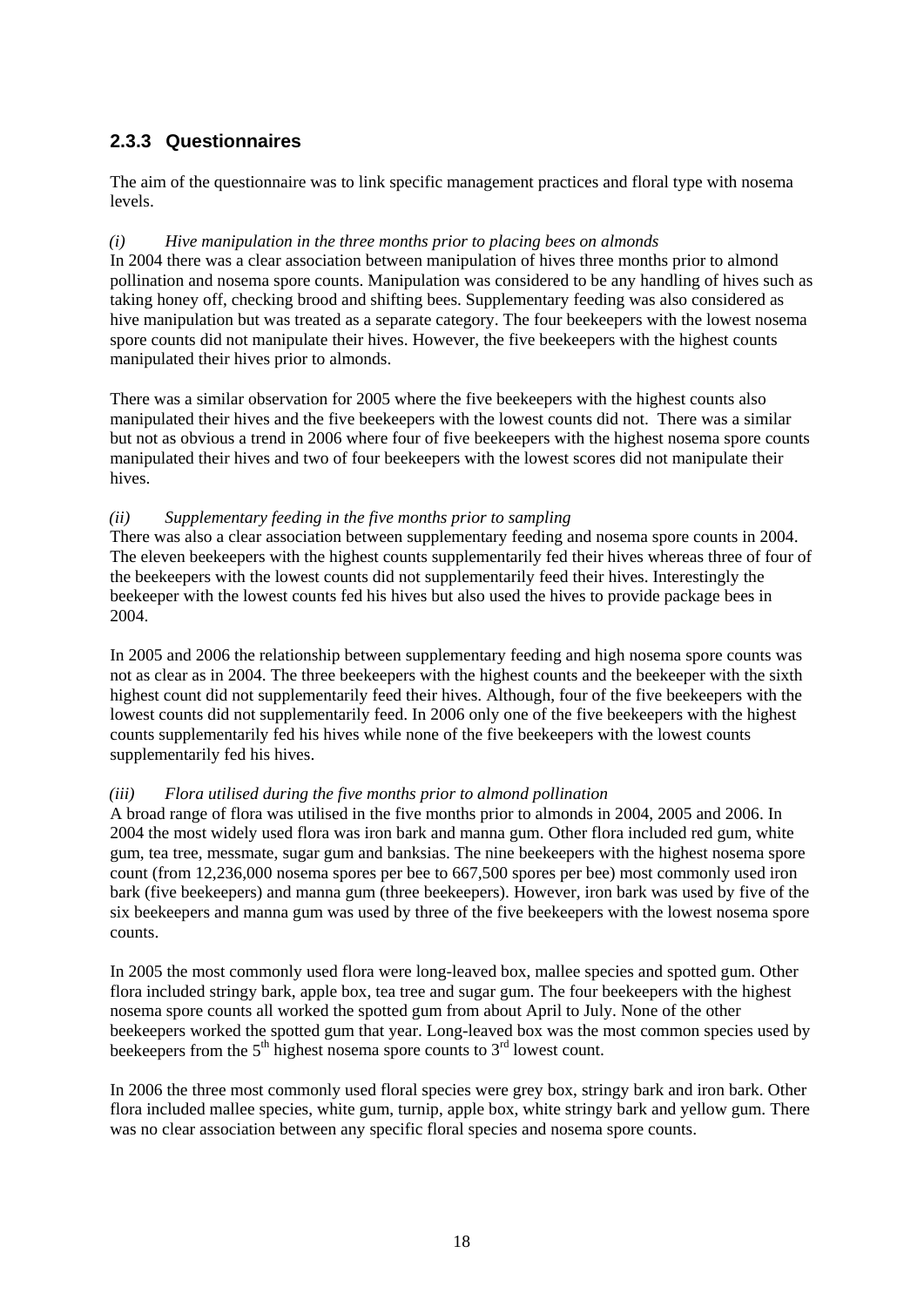### (iv) *Honey content of hives going onto the almonds*

Hives which were full or nearly full of honey generally had the lowest nosema spore counts. Beekeepers with high counts often had less honey on their hives going on to the almonds than beekeepers with the lowset counts. This trend was also obvious in 2006 but not as clear in 2005.

#### (v) *Bee strength of test hives at the beginning of almonds, end of almonds (end August), end September and end October*.

Bee strength in terms of frames of bees from the beginning of almonds, end of almonds, end September and end October were obtained for 2004 and 2005. In 2004 the number of frames of bees decreased at the beginning of almonds to the end of almonds for the two beekeepers with the highest nosema spore counts and the beekeeper with a count of 993,750. Beekeeper 1 (spore count 12,236,000) from 12 frames of bees down to eight frames and beekeeper 2 (spore count 6,066,300) fell from 11 frames of bees down to 10. The bee strength fell from an average of seven frames of bees down to 6.5 frames for the beekeeper with a spore count of 993,750 and remained the same at 11 frames for the beekeeper with a spore count of 2,228,000. The bee strength data from those beekeepers that responded to the questionnaires are provided in Figure 7.



*# indicates more than 20 frames of bees end October; ## indicates more than 20 frames of bees end September & end October*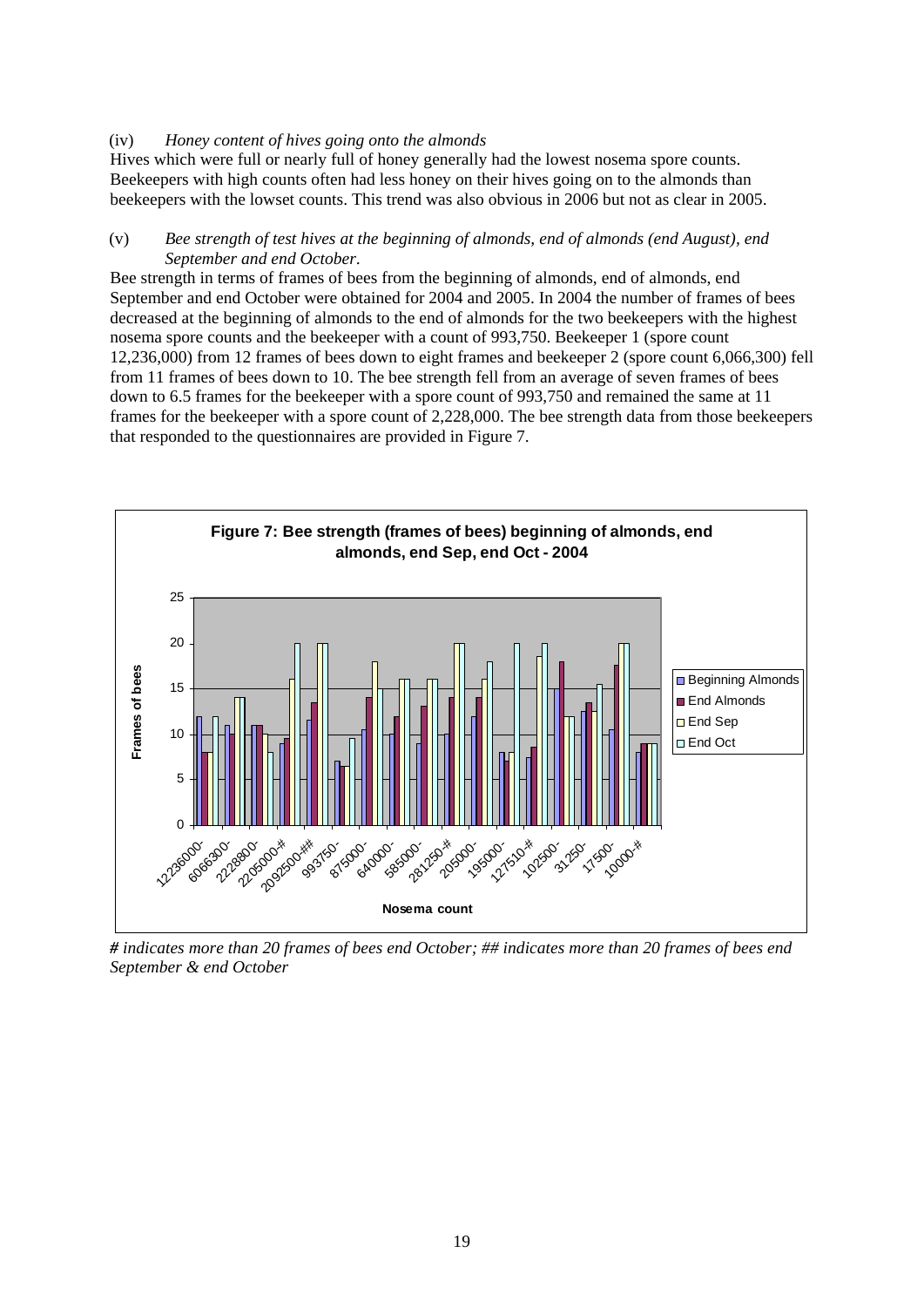In 2005 the bee strength of the hives owned by the beekeeper with the highest nosema spore count remained the same while pollinating almonds. However, the highest spore count for 2005 was less than half the highest spore count for 2004. The bee strength of the hives of the beekeeper with a spore count of 361,250 decreased by half a frame of bees over this period and remained the same for the beekeeper with the second lowest spore count (26,250). The bee strength for the almond pollination to end October for all beekeepers is provided in Figure 8.



*# indicates more than 20 frames of bees end October; ## indicates more than 20 frames of bees end September & end October.* 

## *(vi) Comb replacement strategies*

All beekeepers except one had a comb replacement strategy. This usually consisted of replacing two to four frames usually in spring. The beekeeper that did not have a replacement strategy had the  $8<sup>th</sup>$ lowest nosema spore count in 2004,  $4<sup>th</sup>$  lowest in 2005 and  $6<sup>th</sup>$  lowest in 2006.

*(vii) Honey production from September to December 2004 and 2005*  Honey production for September to December 2004 and 2005 is provided in Figures 9 and 10 respectively.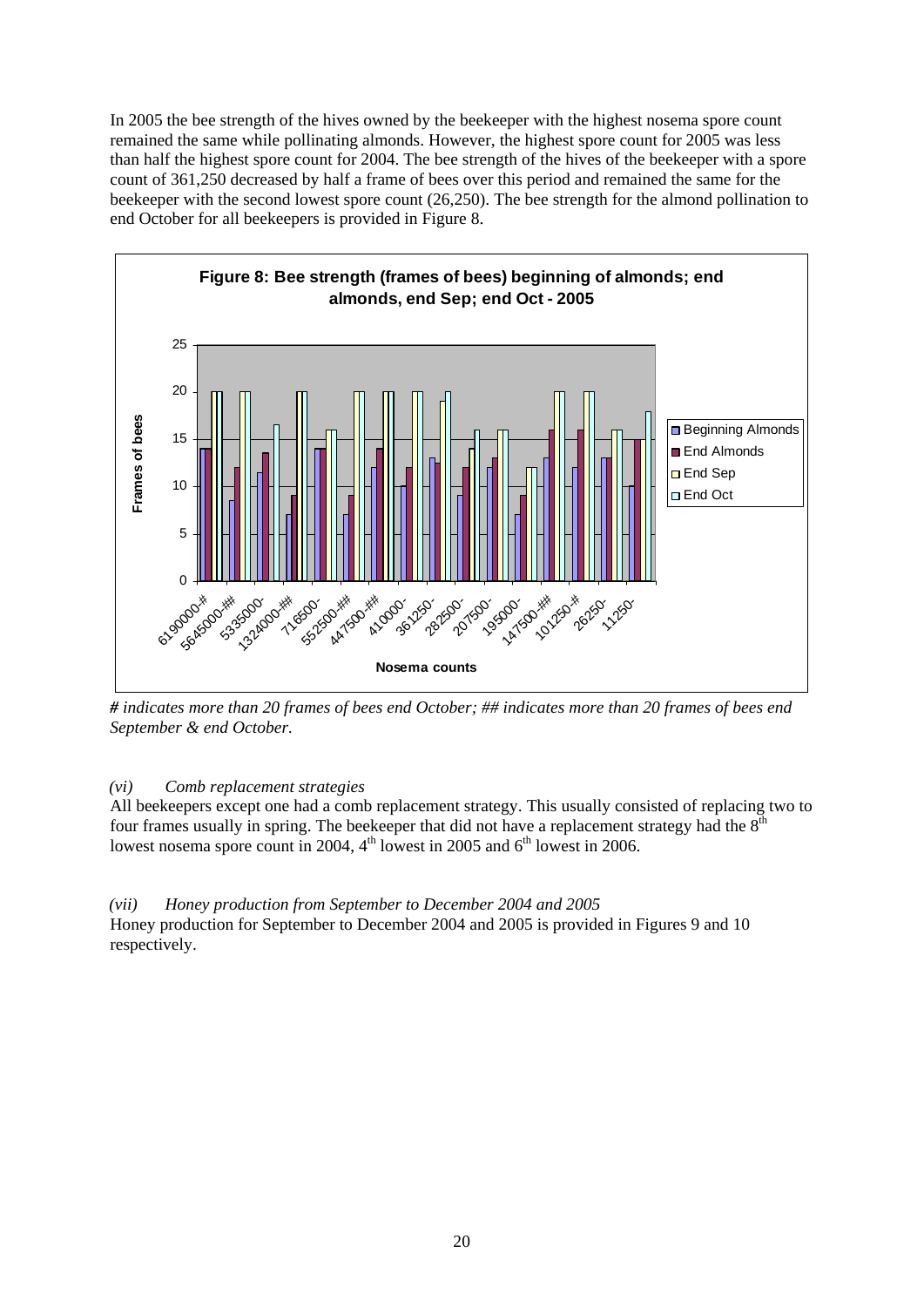

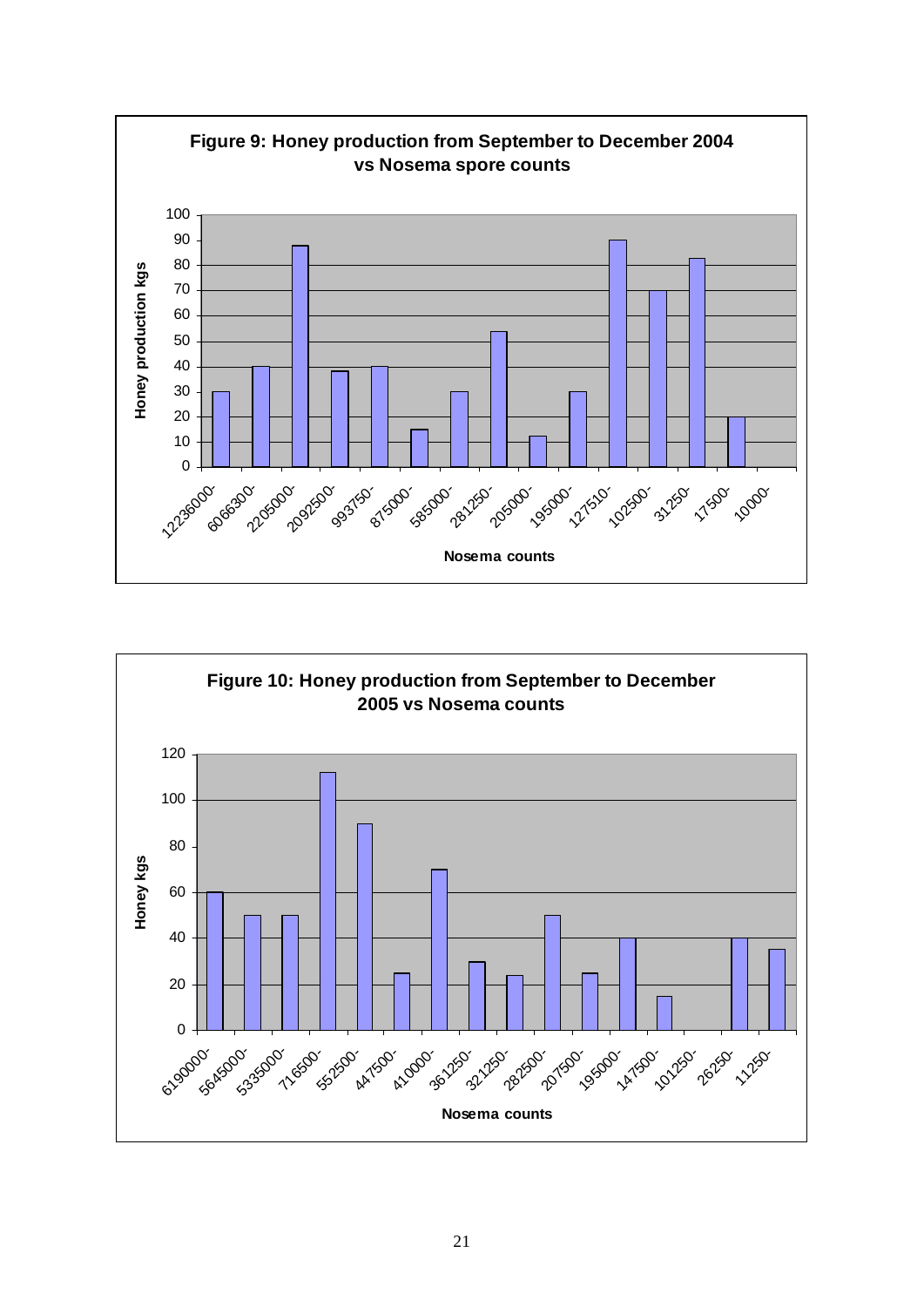There appeared to be a trend for greater honey production for beekeepers with lower spore counts in 2004 although the beekeeper with the lowest spore count (10,000) did not produce any honey. In 2005 the trend seemed to be reversed.

### *(viii) Age of queens*

There was no detectable association between age of queens and nosema spore counts. However, most beekeepers used queens that were 12 months old or less.

## *(ix) Spotting on hives*

In 2005 and 2006 we recorded faecal spotting on the test hives. This was to determine whether spotting could be an indicator of the presence of nosema in the hives. However, at least one hive in all apiaries was diagnosed with nosema disease. Spotting was detected on 12 of 20 apiaries in 2005 and 17 of 20 beekeepers in 2006 with no association of severity with spore count.

### *(x) Beekeepers thoughts on factors that may effect nosema levels*

The beekeepers comments relating to nosema and pollinating almonds are listed below. Where comments deal with specific activities for that year's sampling rather than general comments nosema spore counts are also provided.

### **2004**

'Bees' autumn crop was iron bark which came in thin towards the end'. Spore count 6,066,300.

'Capped iron bark honey went thin that's why top boxes were taken off". Spore count 667,500.

'Winter flowering eucalypts, unsealed honey'.

'Dry conditions with little ground flora pollen over winter'.

'With experience from the previous season we found grey box pollen and honey to leave the bees of poor constitution. This season we found our bees to come through the winter better from being on wild turnip and staying around Swan Hill after almond pollination. I feel the quality of autumn pollen is a big factor in preventing nosema. Also a good time during May, June and July to leave the bees alone.' Spore count 993,750.

'Ideally over wintered hives need to get pollen/nectar but in our area this is not always possible, despite it being desirable. I think the age of the queen is significant – older queens are more likely to succumb due to stress factors such as night ants, ants in general, cold weather, wind, lack of pollen/nectar, damp bases - internally and poorly maintained hive materials favour nosema. The more bees have water from drums rather than natural sources, the greater the chance of infections'.

'I think you need you have to leave bees as tight as you can with as much capped honey as possible and don't disturb the bees until they are ready to work'.

'I packed bees for winter mid-May while the weather was still warm, then only checked the bees twice before almonds'. Spore count 195,000.

'These hives had no honey harvested from mid-May. Nosema appears to be a greater problem in drought years. The previous year we fed sugar syrup on similar pollen flows. Bees appeared to have similar nosema levels. Brood was also manipulated prior to almonds'. Spore count 2,205,000

'Wet winter and thin honey eg: grey box and uncapped iron bark'.

'In Victoria we have a huge problem in that many of our autumn honey flows have no pollen or poor nutritional pollens and nectar. Beekeepers generally, in the past, have not worried about this to any extent. They rely on good breeding conditions in the spring to lift their bees and in the past were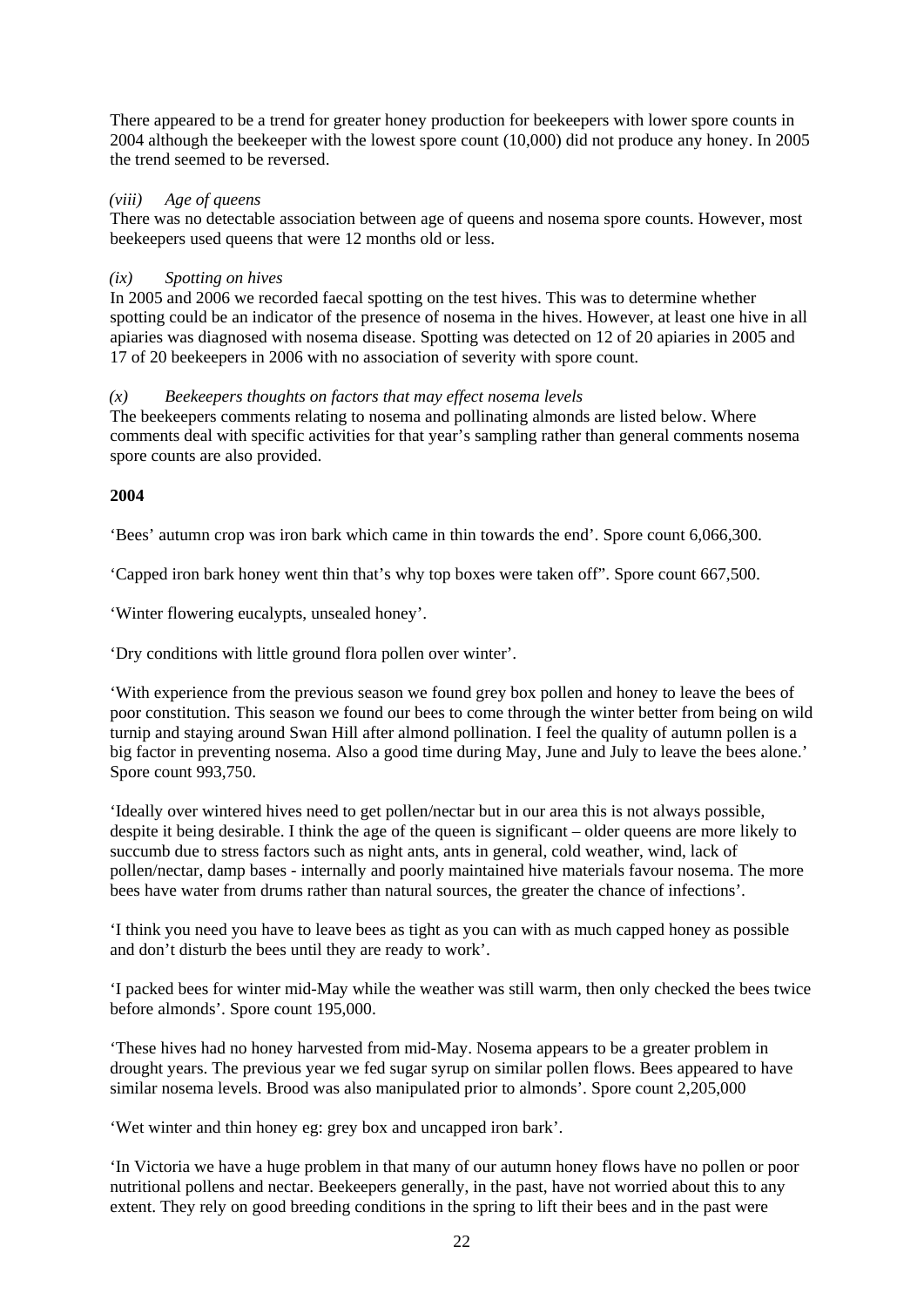prepared to forgo possible early honey, as poor bees coming into spring quite often don't create swarming problems. However, now with so many of these beekeepers providing beehives for August almond pollination there is an urgent need for changes in attitudes and a resolve to apply more attention to wintering of bees'.

'Honey was extracted in April and hives were topped up and left until almonds'. Spore count 540,000.

## **2005**

'We worked the bees fairly hard until about three to four weeks prior to almond pollination. The bees then returned to the south coast for swarm control and one box of honey was then moved elsewhere for little canola and then the curse crop. The bees built up well after almonds. They didn't take off tested load but used other hives for nucleus producing hives. It didn't appear to make any difference come late October'. Spore count 6,190,000.

'Only replace queens as they show signs of failing. Hives were stressed at various times during 2004- 2005 due to the lack of nectar'. Spore count 11,250.

'Try to keep hives on good pollen at all times and avoid thin honey at all times'. Spore count 42,000.

'All hives should be put into singles in the autumn and not manipulated. Should also be encouraged to be presented for almond pollination as single box hives'. Spore count 195,000.

'I do not tend to overwork bees except in spring time in an effort to control swarming. I tend to work half of my bees on an individual honey flow whilst the others are on breeding condition/pollination. If all are on honey, I tend to just under super half and forget about them a little until I catch up. Basically the bees are not overworked. I tend to produce 90-120 kgs of honey per season. Spore count 5,335,000

'A young queen gives the hive greater resistance to most of the common troubles of beehives. Our hives are requeened every year, sometimes twice a year. ...and whether it is nosema or any of the common troubles that bees have, young queens will give your hives much greater resistance. Spore count 26,250.

'In April 2005, when the grey box was mid-flowering, the weather was wet and cold. This would have started the nosema in some hives'. Spore count 321,250.

### **2006**

'Please convince almond pollinators to accept single eight framed hives. I believe it would be much better for the health of the bees by not having to heat a double hive while still coming out of winter in August. I also believe they would be better pollinators as more would fly rather than many of the worker bees staying at home for hive temperature control. Another plus is that we, as beekeepers, could carry more bees per load and therefore save a bit on transport costs'.

'This year (in my opinion) the grey box was exceptionally good due to dry conditions – no spotting – good pollen'. Spore count 191,750.

'In Victoria, many of our autumn flowering eucalypts yielded poor nutritional quality pollens, and nectar that is not ideal for the wintering of bees. Therefore the possibility of bad nosema outbreaks in the early spring is always there. The often experienced rapid depletion of field bees at the start of the almond flowering is caused by a lack of young bees in the hive at almond bud burst and the sudden expansion of flowers that are very attractive to bees. This excites the bees to such an extent that they go from a semi-dormant state to an overactive state too quickly.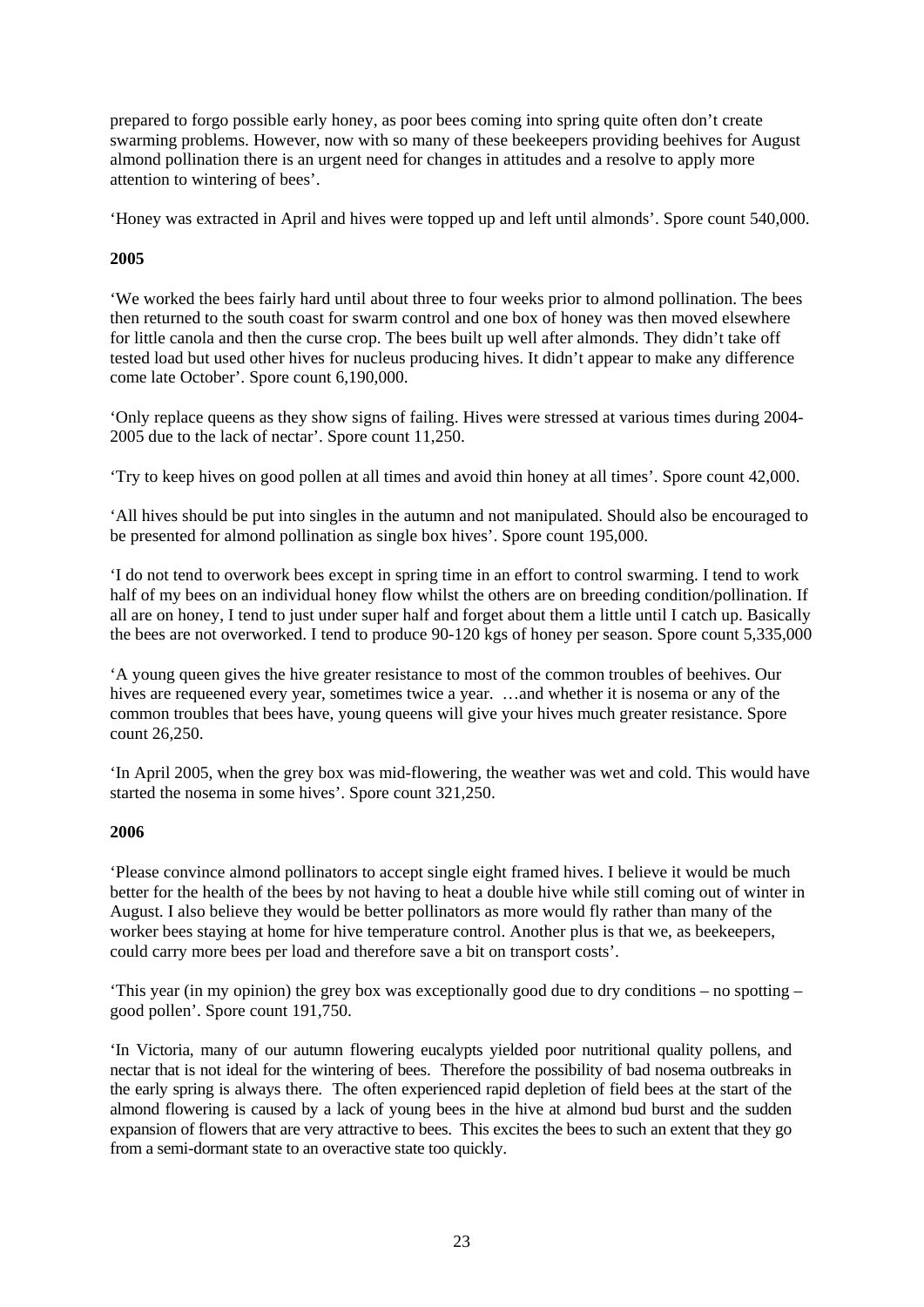<span id="page-30-0"></span>The feeding of sugar syrup four weeks prior to almond flowering stimulates and activates these older bees slowly and they are stronger at the start of the almond flowering. The addition of hatching bees, which will not be weakened by nosema etc. ensures that the brood is fed well.

I believe that if the older field bees die off rapidly and the hive population becomes out of balance, nurse bees can become field bees at a few days of age, especially with the incentive of the heavy flowering.

Sugar feeding at about a week after the bees are placed in the almond orchard is a big aid in ensuring the continued stimulation of the bee hives towards pollination of the flowers."

"The levels of nosema really don't surprise me but I always try to keep bees on good nutrition and do a lot of kilometres to do so. The nosema counts have not hurt me – why? Good question isn't it? I do my best to look after the bees so they look after me. Spore count 3,836,500. (*Honey production 110+ kg per hive in 2005 – spore count in 2005 – 5,335,000).* 

## **2.4 Discussion**

Few studies have been carried out to determine the prevalence of *N. apis* in Australian honey bee colonies (Doull, 1961; Langridge, 1961; Kleinschmidt, 1979). These have involved relatively few hives compared to this study where about 800 hives were sampled each year for three years. In this survey the opportunity was taken to sample from a congregation of about 25,000 hives at Robinvale in Victoria. These hives had been moved to Robinvale for the prime purpose of pollinating almond trees for three weeks in August. This yearly event provided a unique opportunity to sample bees originating from diverse areas in one location. However, the limitation of this study was that the survey consisted of only one sampling per year for the three year period.

Most of the beekeepers (15) were based in various parts of Victoria; four were based in New South Wales and one in South Australia. Every attempt was made to sample the apiaries from the same beekeepers who were involved in the first survey in 2004. Bush fires and other factors prevented the sampling of all the apiaries from the same beekeepers; however, we were able to sample the same apiaries from 16 beekeepers for all three years.

The time of sampling was also a critical time in the nosema cycle where nosema infections are about to reach their peak for the year. August provides an ideal sampling time as it is in August when the spore numbers in hives begin to increase and usually reach a peak in spring. The August/September rise in nosema spore counts has been reported by Doull (1961) and Langridge (1961) to be peak infection times (see Figure 2). Sampling in August also provides a good indication as to the relative infection levels of the apiaries. This type of information would not be gleaned at times when infection levels were generally low such as in late summer or early autumn.

*N. apis* was found in every apiary examined in this survey. However, there was a broad range of infections in these apiaries spanning from 12,236,000 to 10,000 spores per bee in 2004, 6,190,000 to 26,250 spores per bee in 2005 and 3,836,500 to 55,500 spores per bee in 2006. There was also considerable variation in the number of hives infected in each apiary. In 2004 three beekeepers had all 40 hives infected and two beekeepers had all hives infected in 2005. In 2006 the highest number of infected hives was 36. In 2004 one beekeeper had only one hive infected while the minimum number of infected hives in 2005 and 2006 was five for both years. These substantial differences between years are likely to reflect differences in management techniques and the impact of different flora on bee health.

In 2004 and 2005 beekeepers provided the bee strength (frames of bees) of the test hives at the time they were taken to almonds, at the end of almond pollination, at the end of September and at the end of October. There was no correlation between hive strength and nosema *spore* counts. However, in 2004 the bee strength of hives in the two heaviest infected apiaries (12,236,000 and 6,066,300 spores per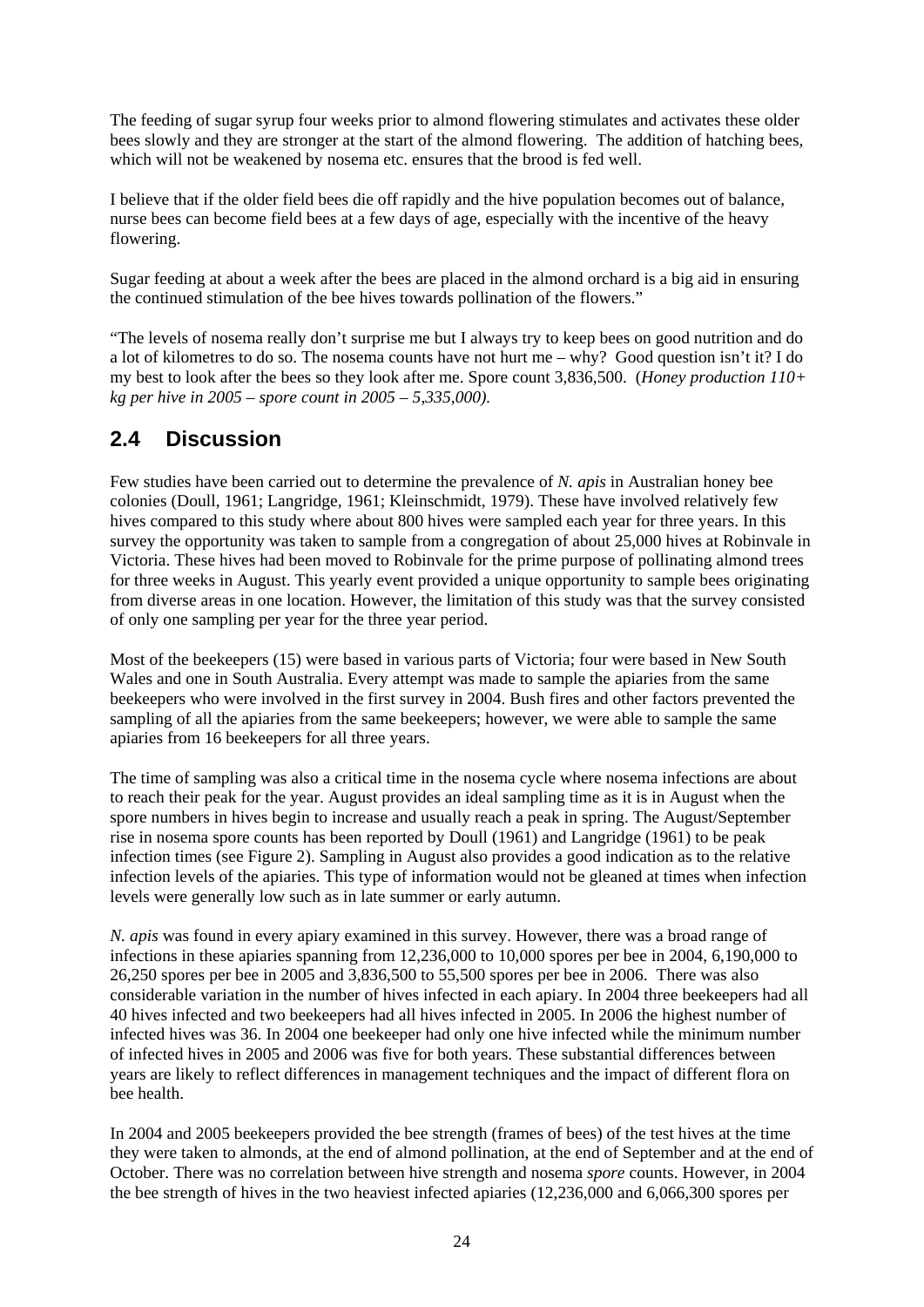bee) decreased from the time they were placed on almonds to the end of almond pollination. The bees with a count of 2,228,800 spores per bee only maintained their strength. Most of the bees with low counts increased their bee strength while on almonds. In 2005 this trend was not as clear, however, the counts were generally lower in 2005 compared to 2004. The highest count in 2005 (6,190,000 spores per bee) bee strength remained the same from being placed on almonds to the end of almond pollination. A similar situation was observed for a count of 716,000 spores per bee.

The reduction of bee strength associated with high nosema spore counts indicates bee deaths and an inability of these hives to replace bees as quickly as the field bees die. Anderson and Giacon (1992) have demonstrated that honey bees infected with *N. apis* collected significantly less pollen than colonies fed only sucrose solutions. This factor in association with the other effects of nosema on adult bees (see literature review 1.5.1 Effect on adult bees) will have a significant effect on the pollination efficiency of heavily infected bees.

It has long been recognised that colonies working late autumn and early winter flows are prone to develop high nosema spore counts when breeding becomes minimal as a result of protein deficiency. Under these conditions, deaths cannot be replaced by births (Kleinschmidt, 1979). The protein (pollen) availability and protein status of the bee affects the impact of nosema disease. Managing colonies to avoid protein deficiency has also been shown to be beneficial in reducing nosema spore counts (Fries, 1995; Kleinschmidt, 1979). Kleinschmidt (1979) demonstrated that colonies in Queensland which commence work in July would show peak nosema spore counts in September. He also noted that more rigorous breeding will compensate for increased mortality of bees on low quality pollen. The longevity of such bees was reduced to 20-26 days and when high nosema spore counts coincided with low quality pollen or an insufficient quantity of pollen, the average life span of bees was less than 20 days.

Other factors such as colony disturbance in winter and moving colonies to new sites especially during winter have also been reported to aggravate nosema disease. In this study there was a clear association between low counts and no manipulation of hives in the three months prior to moving bees to the almonds. The high counts were usually associated with hive manipulation. A similar observation was made with supplementary feeding. One interesting exception to this observation was associated with a beekeeper who provides package bees for export. In April 2004 bees were harvested from his hives to produce export packages. This would have resulted in the extraction of most of the nosema-infected bees, interrupting the normal infection cycle at a critical time when infection levels would have increased further over autumn and winter. Having significantly reduced the number of infected bees, the natural progression of the nosema cycle was interrupted, preventing the usual build up of nosema in August and September. When tested in August 2004 this apiary had the lowest nosema spore count of all (10,000 spores per bee). Bees were again extracted for packages after pollination in August 2004. However, the removal of bees at this time would have had little impact on the nosema spore counts in the following August. This was reflected in the nosema spore counts for these bees in 2005, which was 552,500 per bee.

In this study a range of flora were utilised by beekeepers during the five months prior to almond pollination. In 2004 iron bark and manna gum were associated with high nosema spore counts but were also associated with low counts. In 2006 the three most commonly used floral species were grey box, stringy bark and iron bark. As was the case in 2004 there did not seem to be any association of this flora with particular nosema levels as they were used by the beekeepers with the highest and the lowest nosema spore counts. The 2004 and 2006 floral utilisation patterns suggest that other factors rather than floral type were involved in determining nosema concentrations.

In 2005 the four beekeepers with the highest nosema spore counts all had their bees on spotted gum. This would suggest that spotted gum may have been the cause of these high counts. However, spotted sum is a good honey producer. With favourable weather, bees are able to ripen honey, but prolonged wet periods may cause deterioration. Spotted gum produces heavy supplies of pollen in favourable weather. The abundant pollen supplies, together with the stimulation provided by continuous supplies of nectar from this species, enable colonies of bees to maintain their numerical strength even while good honey crops are being harvested and, during favourable seasons, in mid-winter (Klemson, 1985).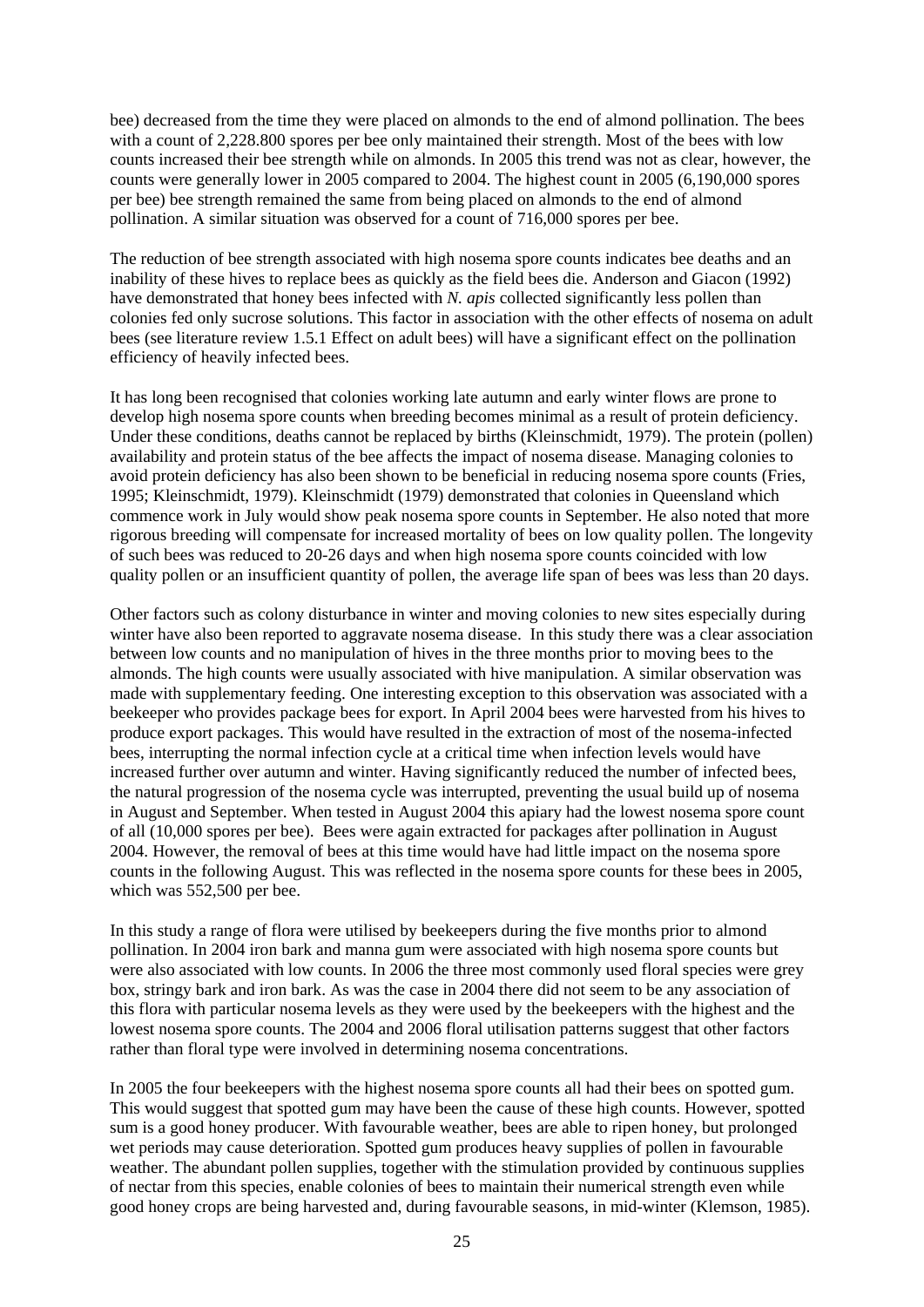However, one beekeeper made the comment that autumn flowering eucalypts in Victoria yield poor nutritional quality pollens and nectar that is not ideal for wintering bees. Doull (1961) also noted that nectar from the grey box was "thin" prior to significant losses from nosema disease. Together these comments suggest that the quality of nectar and pollens are influenced by environmental factors which may influence the nutritional value of floral species which are usually considered to be of high quality.

An interesting observation in some of the heavily infected apiaries was that *N. apis* was not detected in all hives. A small number of hives appeared to be *N. apis* free. Doull (1961) also observed this in his study of the incidence of *N. apis* in South Australia. Twenty five of the 417 samples he examined did not contain *N. apis*. However, in most of these cases infected bees were found in the preceding and subsequent samples. He postulated that the significant differences in the level of infection between hives in the same apiary (which was apparent in this study) suggested that there may be factors, varying in some way from hive to hive, which determine the level of infection.

In this study the beekeepers were asked whether they had a comb replacement program. All except one beekeeper had a system in place to replace old combs. This question was asked as Fries (1988) has demonstrated that keeping bees on old comb increases the risk of detectable *N. apis* spores and that nosema disease was significantly correlated with winter loss. The fact that most beekeepers had a comb replacement program makes it impossible to gauge what effect comb replacement has on nosema spore counts. However, the fact that such a strategy is very commonly undertaken indicates that beekeepers see benefit in replacing old combs.

The beekeepers in this study were also invited to provide comments about nosema. These responses, as well as some comments on pollination of almonds, have been provided in the results section. These comments provide a personal perspective from commercial beekeepers with a wealth of experience in their profession.

This is a unique study for a number of reasons. More apiaries and hives have been sampled than in other previous studies for nosema disease in Australia. The sampling of these hives on three different occasions in the same location at the same critical time of year, linked with a questionnaire provided a novel means of linking nosema spore counts with management practices. The fact that there were a range of management practices and flora associated with a range of nosema spore counts makes it difficult to definitively provide the precise input of any particular management practice, although clear links were identified with some activities.

The drawbacks of this study were that only a single sampling was possible per year and that all beekeepers at the time of sampling were working almonds, which provides useful pollen which counteracts the negative effects of nosema disease building up in spring. It also focused purely on commercial beekeepers that in general, had long standing and considerable beekeeping skills which would prevent the worst effects of nosema disease becoming apparent. Nevertheless, the survey provides a good indication of the extent and range of nosema infections in bees in most of the major beekeeping States in Australia. Had the drought conditions not prevailed during the three years of the survey, severe losses of bees and hives as been described by Doull (1961) may have been experienced by the beekeepers with the highest counts.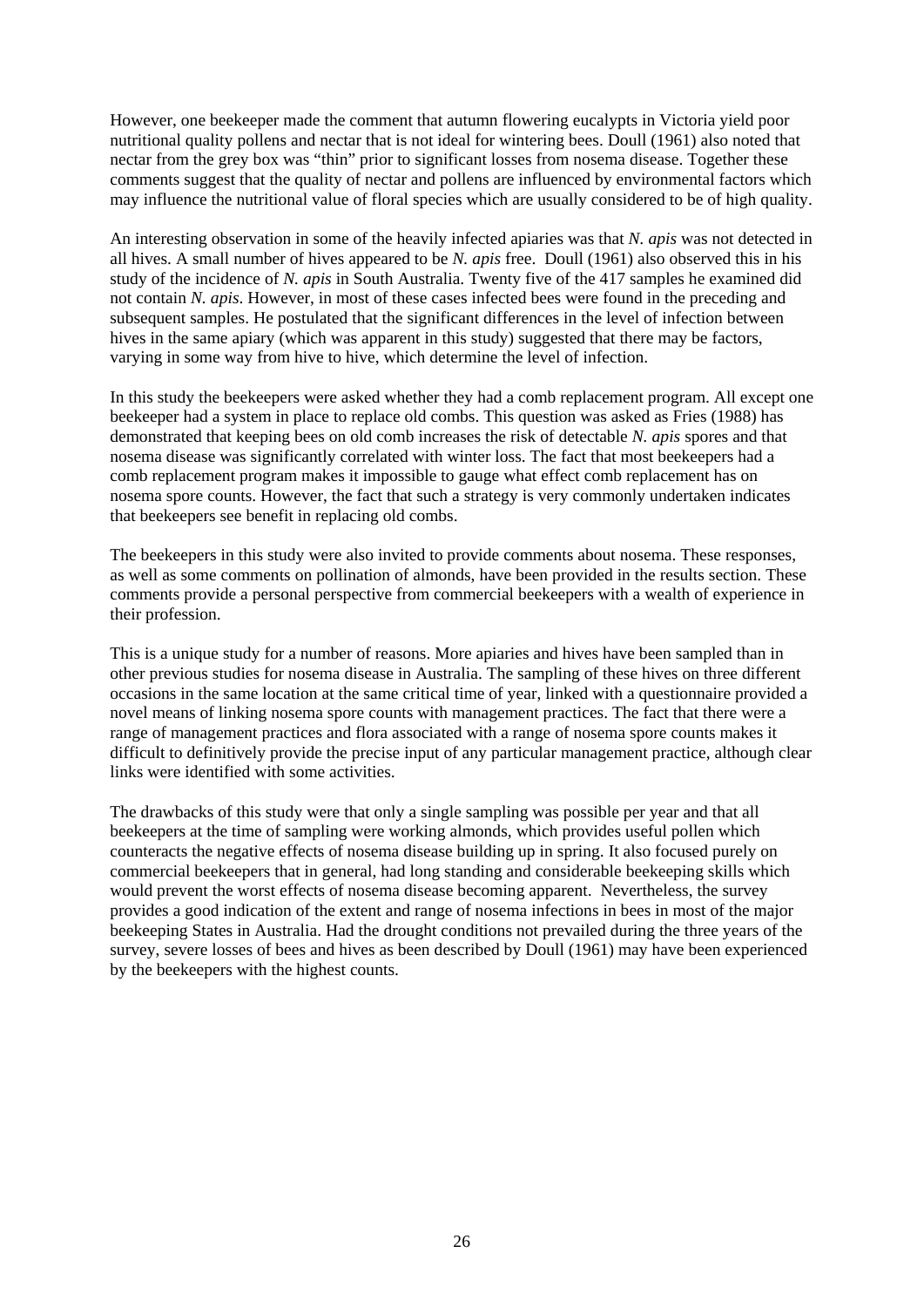# <span id="page-33-0"></span>**4. References**

Anderson, D.L. and Giacon, H (1992) Reduced pollen collection by honey bee (Hymenoptera: Apidae) colonies infected with *Nosema apis* and sacbrood virus. *Journal of Economic Entomology*  85(1):47-51.

Bailey, L. (1955a) The infection of the ventriculus of the adult honey bee by *Nosema apis* (Zander). *Parasitology* 45: 86-94.

Bailey, L. (1955b) The epidemiology and control of Nosema disease of the honey bee. *Annals of Applied Biology* 43: 379-389.

Cantwell, G.E. (1970) Standard methods for counting nosema spores. *American Bee Journal.* 110: 222-223.

Bailey, L. and Ball, B. (1991) Honey bee pathology. Second Edition, Academic Press p64-72; p141- 143.

Doull, K. (1961) Nosema disease. *The Australasian Beekeeper* 62: 228-235.

Farrar, C.L. (1947) Nosema losses in package bees as related to queen supersedure and honey yields. *Journal of Economic Entomology.* 40: 333-338.

Foote, L. (1971) California nosema survey, 1969-1970. *American Bee Journal* 111: 17.

Fries, I. (1988) Comb replacement and Nosema disease (*Nosema apis* Z.) in honey bee colonies. *Apidologie.* 19: 343-354.

Fries, I. (1988) Infectivity and multiplication of *Nosema apis* Z in the ventriculus of the honey bee. *Apidologie* 19: 319-328.

Fries, I. (1995) *Nosema apis* – a parasite in the honey bee colony. *Bee World* 74: 5-19.

Fries, I., Ekbohm, G. and Villumstead, E (1983) *Nosema apis*, sampling techniques and honey yield. *Journal of Apicultural Research* 23(2): 102-105.

Fries, I., Feng, F., Da Silva, A., Slemenda, S. and Pieniazek, N (1996) *Nosema ceranae* n. sp. (Microspora, Nosematidae), morphological and molecular characterisation of a microsporidian parasite of the Asian honey bee *Apis cerana* (Hymenoptera, Apidae). *European Journal of Protistology* 32: 356-365.

Fries, I., Martin, R., Meana, A., Garcia-Palencia, P. and Higes, M (2006) Natural infections of *Nosema ceranae* in European honey bees. *Journal of Apicultural Research* 45: 230-233.

Furgala, B. (1962). Factors affecting queen losses in package bees. *Gleanings in Bee Culture* 90: 294- 295.

Furgula, B and Mussen, E.C. (1990) Protozoa *In:* Honey bee pests, predators, and diseases, Second Edition, Roger A. Morse and Richard Nowogrodzki., eds. Cornell University Press, Ithaca and London, 48-58.

Furgala, B. and Sugden, M.A. (1985) Residual activity of bicyclohexylammonium Fumagillin in sucrose and high fructose corn syrup stored at two temperatures. *American Bee Journal* 125: 47-48*.*